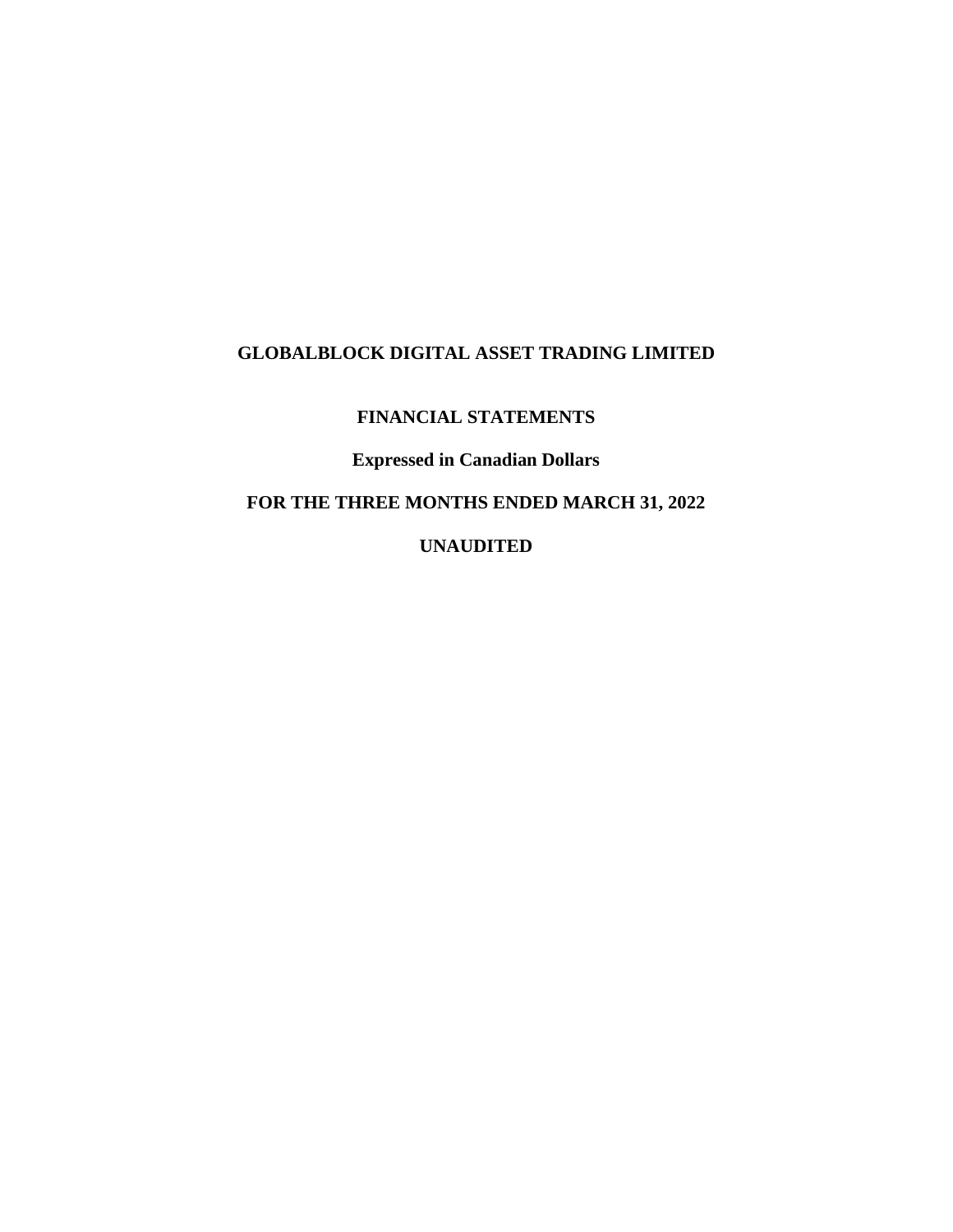# **NOTICE OF NO AUDITOR REVIEW**

The accompanying unaudited condensed interim consolidated financial statements of GlobalBlock Digital Asset Trading Limited (the "Company") have been prepared by and are the responsibility of the Company's management.

In accordance with National Instrument 51-102, the Company discloses that its independent auditor has not performed a review of these unaudited condensed interim consolidated financial statements.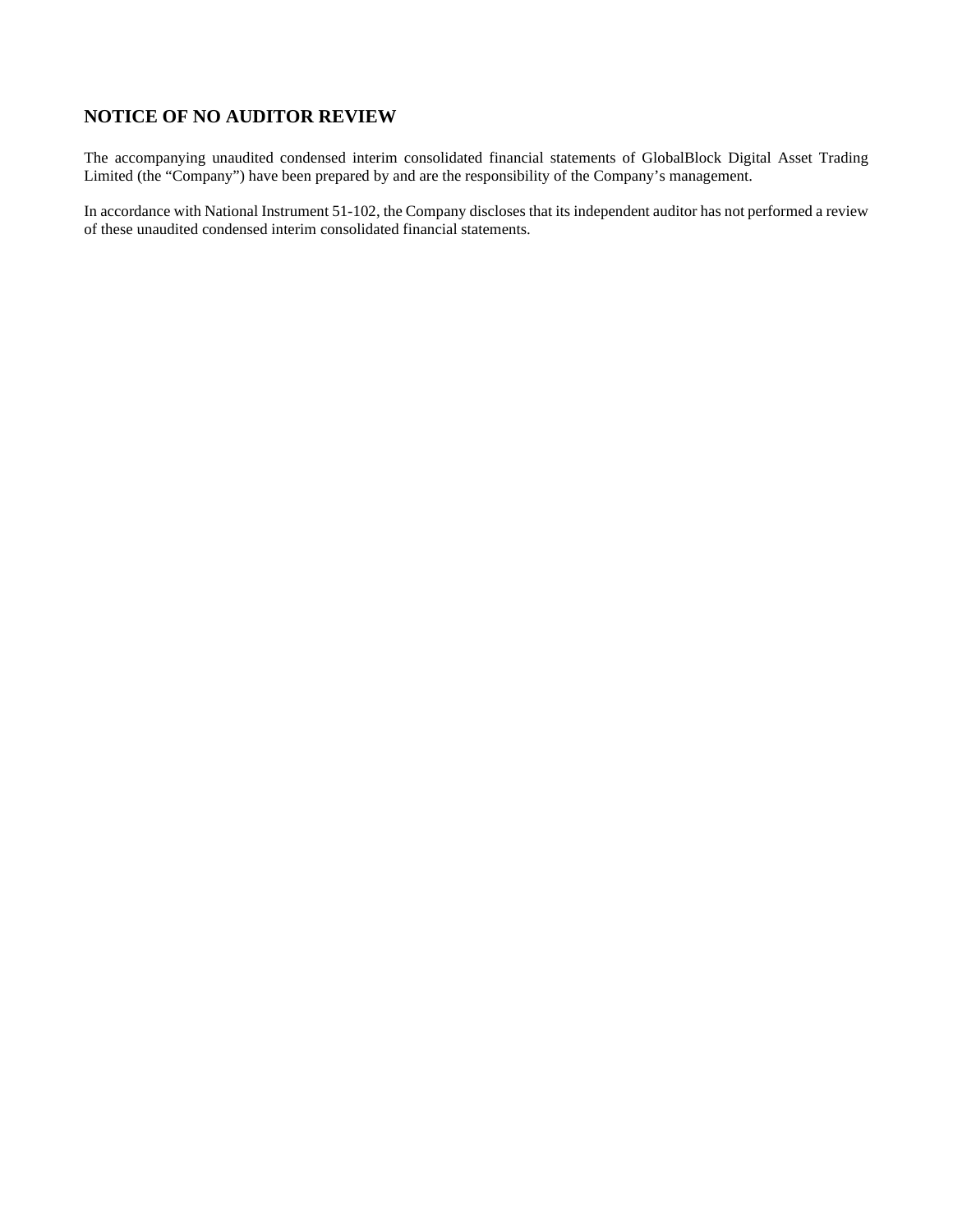# UNAUDITED CONDENSED INTERIM CONSOLIDATED STATEMENTS OF FINANCIAL POSITION Expressed in Canadian Dollars

|                                                                                                                                           | March 31,<br>2022                                          | December 31,<br>2021                                      |
|-------------------------------------------------------------------------------------------------------------------------------------------|------------------------------------------------------------|-----------------------------------------------------------|
|                                                                                                                                           |                                                            |                                                           |
| <b>ASSETS</b>                                                                                                                             |                                                            |                                                           |
| <b>Current</b><br>Cash<br>$Cash - held for clients$                                                                                       | \$<br>1,930,728<br>3,246,678                               | \$<br>3,052,937<br>5,346,450                              |
| Receivables, prepaids and deposits<br>Assets staked as Defi (Note 5)<br>Defi asset inventory (Note 6)<br>Digital asset inventory (Note 7) | 570,522<br>1,252,243<br>3,487,701<br>36,023,757            | 563,211<br>26,775,969                                     |
|                                                                                                                                           | 46,511,629                                                 | 35,738,567                                                |
| Equipment<br><b>Intangible asset (Note 8)</b><br>Goodwill (Note 4)                                                                        | 71,642<br>2,663,672<br>5,617,578<br>\$<br>54,864,521       | 61,079<br>3,071,238<br>5,896,563<br>\$<br>44,767,447      |
|                                                                                                                                           |                                                            |                                                           |
| <b>LIABILITIES AND SHAREHOLDERS' EQUITY</b>                                                                                               |                                                            |                                                           |
| <b>Current</b>                                                                                                                            |                                                            |                                                           |
| Accounts payable and accrued liabilities (Note 9)<br>Defi asset inventory (Note 10)<br>Client deposits liability (Note 11)                | \$<br>689,944<br>4,084,717<br>38,625,982<br>43,400,643     | \$<br>878,252<br>30,576,745<br>31,454,997                 |
| <b>Deferred tax liability</b>                                                                                                             | 346,623<br>43,747,266                                      | 363,837<br>31,818,834                                     |
| <b>Shareholders' equity</b><br>Share capital (Note 12)<br>Reserves (Note 12)<br>Accumulated other comprehensive income (loss)<br>Deficit  | 150,858,451<br>10,561,017<br>(744, 055)<br>(149, 558, 158) | 150,858,451<br>10,364,515<br>(437,605)<br>(147, 836, 748) |
|                                                                                                                                           | <u>11,117,255</u>                                          | 12,948,613                                                |
|                                                                                                                                           | 54,864,521<br>S.                                           | S.<br>44,767,447                                          |
| Nature of operations and going concern (Note 1)<br><b>Acquisition of GlobalBlock UK (Note 4)</b><br>Subsequent events (Note 16)           |                                                            |                                                           |
| On behalf of the Board on 01 June, 2022:                                                                                                  |                                                            |                                                           |

*Trevor Gabriel* Director *Rufus Round* Director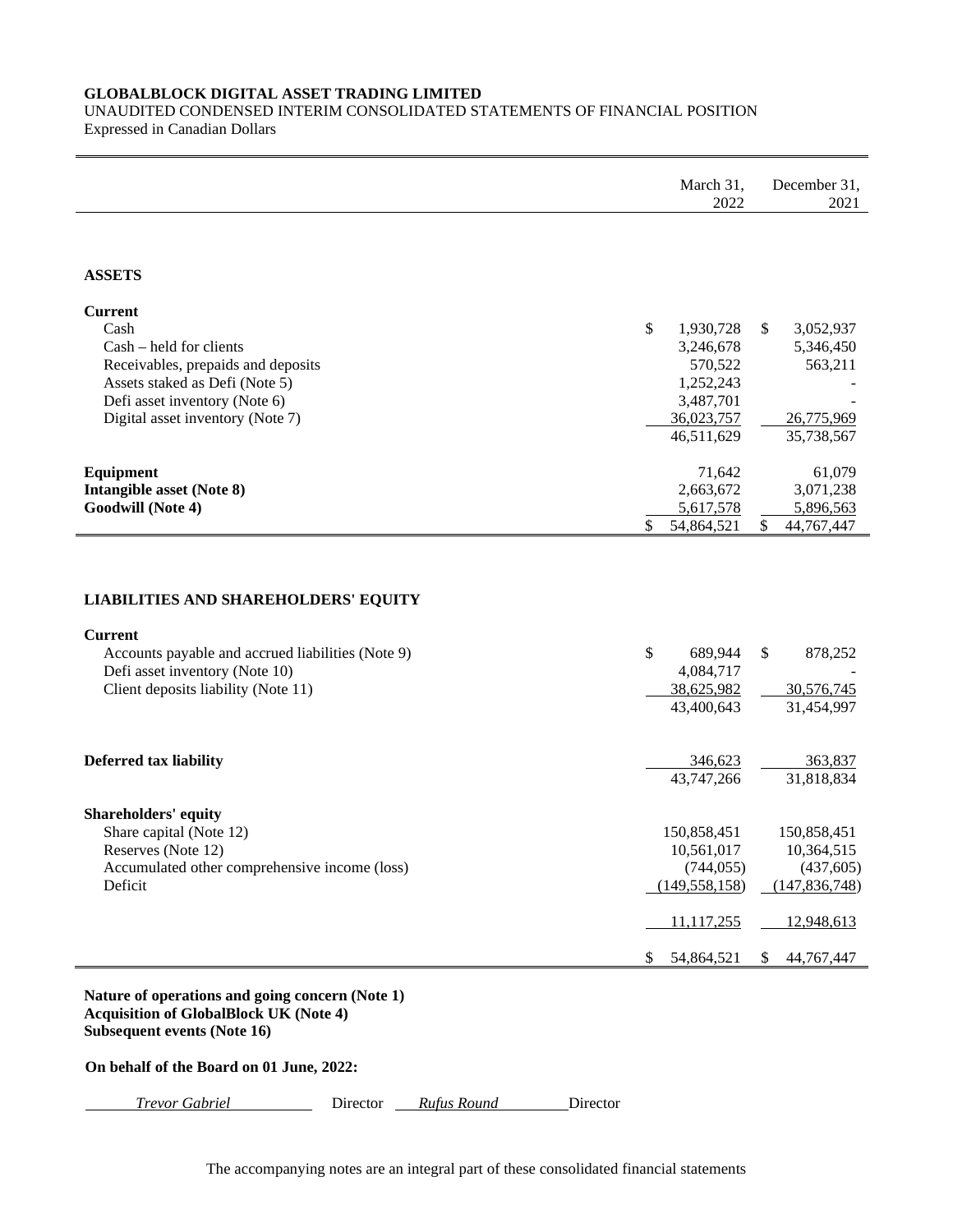UNAUDITED CONDENSED INTERIM CONSOLIDATED STATEMENTS OF LOSS AND COMPREHENSIVE LOSS Expressed in Canadian Dollars

|                                                                                                      | For the three<br>months ended<br>March 31, 2022 |              |    | For the three<br>months ended<br>March 31, 2021 |
|------------------------------------------------------------------------------------------------------|-------------------------------------------------|--------------|----|-------------------------------------------------|
| <b>REVENUE</b>                                                                                       | \$                                              | 470,670      |    | \$                                              |
| <b>Operating expenses</b>                                                                            |                                                 |              |    |                                                 |
| Amortization                                                                                         |                                                 | 329,131      |    |                                                 |
| General & administration                                                                             |                                                 | 586,543      |    | 61,885                                          |
| Foreign exchange                                                                                     |                                                 | 281,844      |    |                                                 |
| Sales & marketing                                                                                    |                                                 | 137,725      |    | 191,214                                         |
| Share-based payments (Note 12)                                                                       |                                                 | 196,502      |    |                                                 |
| Wages & payroll                                                                                      |                                                 | 742,128      |    |                                                 |
| <b>Total Operating Cost</b>                                                                          |                                                 | 2,273,873    |    | 253,099                                         |
| <b>Trading loss</b>                                                                                  |                                                 | (1,803,203)  |    | (253,099)                                       |
| Other items                                                                                          |                                                 |              |    |                                                 |
| Fair value adjustments                                                                               |                                                 | 83,813       |    |                                                 |
| Finance income (expense)                                                                             |                                                 | (2,020)      |    | 7,528                                           |
| Loss for the period                                                                                  | \$                                              | (1,721,410)  | \$ | (245, 571)                                      |
| Other comprehensive income (loss)<br>to be reclassified to profit and loss in<br>subsequent periods: |                                                 |              |    |                                                 |
| Cumulative translation adjustment                                                                    |                                                 | (306, 450)   |    |                                                 |
| Loss & comprehensive loss for the<br>period                                                          | \$                                              | (2,027,860)  | \$ | (245, 571)                                      |
| Basic and diluted loss per common<br>share                                                           |                                                 | \$<br>(0.02) |    | \$<br>(0.00)                                    |
| Weighted average number of<br>common shares outstanding - basic<br>and diluted                       |                                                 | 104,948,741  |    | 52,888,208                                      |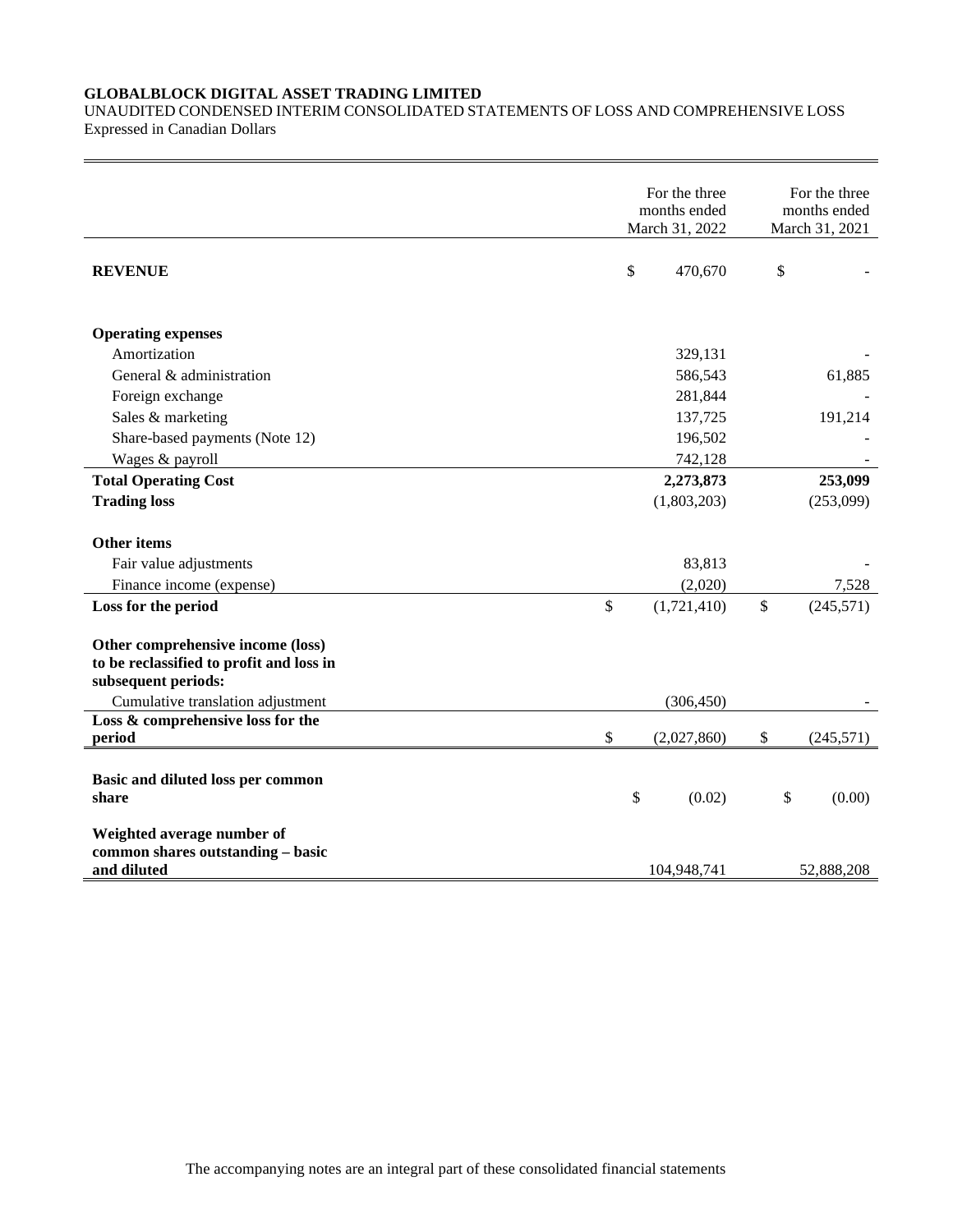(formerly Helix Applications Inc.) UNAUDITED CONDENSED INTERIM CONSOLIDATED STATEMENTS OF CHANGES IN SHAREHOLDERS' EQUITY Expressed in Canadian Dollars

|                                   |               |               |                 | <b>Accumulated other</b><br>comprehensive |              |                 | <b>Total</b>         |
|-----------------------------------|---------------|---------------|-----------------|-------------------------------------------|--------------|-----------------|----------------------|
|                                   | <b>Shares</b> | Share capital | <b>Reserves</b> | income                                    |              | <b>Deficit</b>  | shareholders' equity |
|                                   |               |               |                 |                                           |              |                 |                      |
| <b>Balance, December 31, 2020</b> | 51,448,741    | 106,247,732   | \$<br>9,777,515 | \$<br>$\overline{\phantom{0}}$            | $\mathbb{S}$ | (111,681,222)   | \$<br>4,344,025      |
| Shares issued pursuant to the     |               |               |                 |                                           |              |                 |                      |
| exercise of options               | 500,000       | 114,244       | (55,742)        |                                           |              |                 | 58,502               |
| Shares issued pursuant to         |               |               |                 |                                           |              |                 |                      |
| private placement                 | 2,000,000     | 3,000,000     |                 |                                           |              |                 | 3,000,000            |
| Share issuance costs              |               | (323, 525)    | 85,215          |                                           |              |                 | (238,310)            |
| Shares issued to acquire GB       |               |               |                 |                                           |              |                 |                      |
| UK                                | 48,450,000    | 39,729,000    |                 |                                           |              |                 | 39,729,000           |
| Shares issued as transaction      |               |               |                 |                                           |              |                 |                      |
| costs                             | 2,550,000     | 2,091,000     |                 |                                           |              |                 | 2,091,000            |
| Share-based payments              |               |               | 557,527         |                                           |              |                 | 557,527              |
| Loss and comprehensive loss       |               |               |                 |                                           |              |                 |                      |
| for the year                      |               |               |                 | (437,605)                                 |              | (36, 155, 525)  | (36,593,131)         |
| Balance, December 31, 2021        | 104,948,741   | 150,858,451   | 10,364,515      | (437, 605)                                | \$           | (147, 836, 748) | 12,948,613           |
| Share-based payments              |               |               | 196,502         |                                           |              |                 | 196,502              |
| Loss and comprehensive loss       |               |               |                 |                                           |              |                 |                      |
| for the period                    |               |               |                 | (306, 450)                                |              | (1,721,411)     | (2,027,861)          |
| Balance, March 31, 2022           | 104,948,741   | 150,858,451   | 10,561,017      | (744, 055)                                | \$.          | (149, 558, 158) | 11, 117, 255         |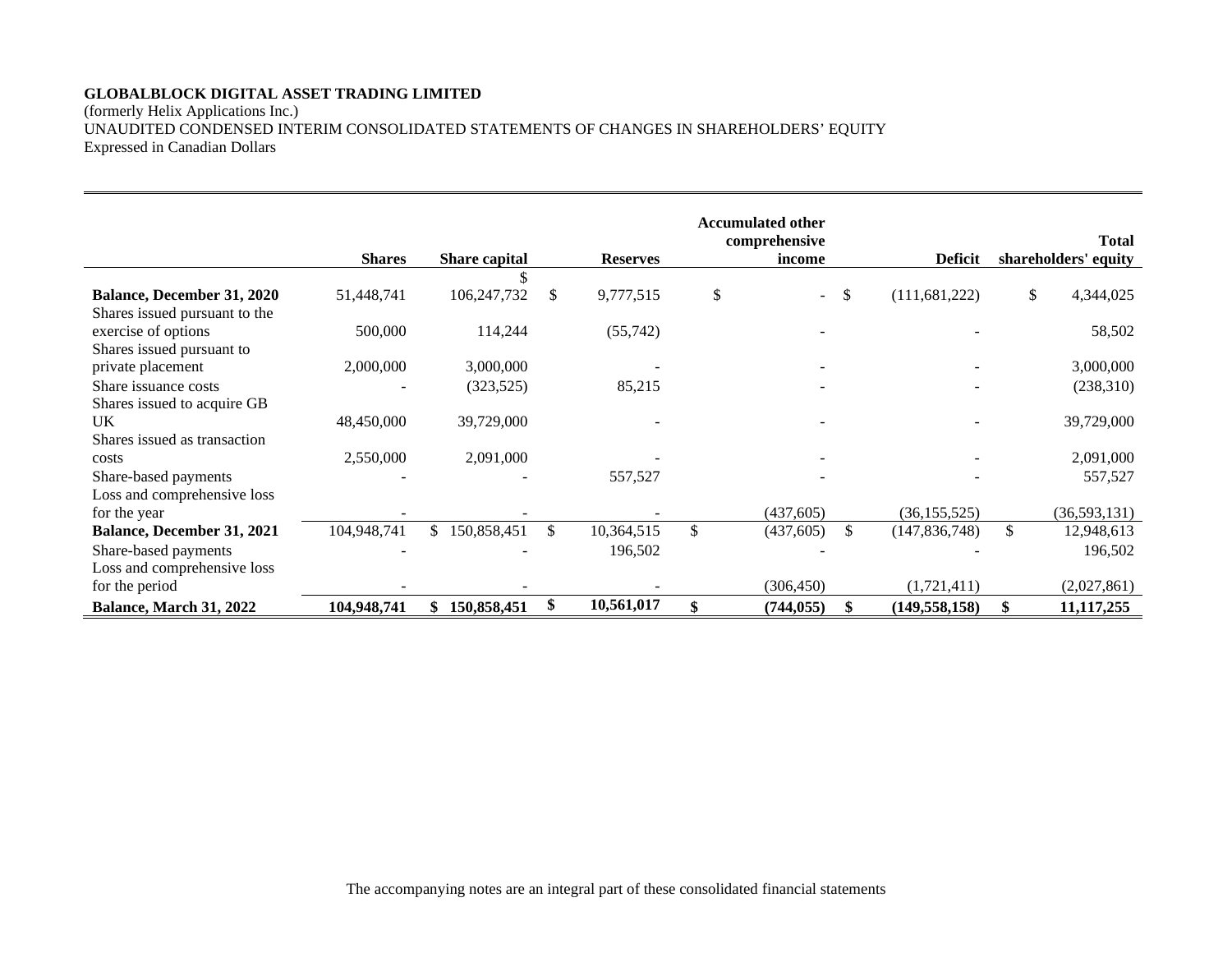# UNAUDITED CONDENSED INTERIM CONSOLIDATED STATEMENTS OF CASH FLOWS

Expressed in Canadian Dollars

|                                                             | For the three months ended<br>March 31, 2022 |               | For the three months ended<br>March 31, 2021 |
|-------------------------------------------------------------|----------------------------------------------|---------------|----------------------------------------------|
|                                                             |                                              |               |                                              |
| <b>CASH FLOW USED IN OPERATING ACTIVITIES</b>               |                                              |               |                                              |
| Loss for the period                                         | \$                                           | (1,721,410)   | \$<br>(245, 571)                             |
| Adjusted for:                                               |                                              |               |                                              |
| Amortization                                                |                                              | 329,131       |                                              |
| Share-based payments                                        |                                              | 196,502       |                                              |
| Changes in non-cash working capital items:                  |                                              |               |                                              |
| Receivables, prepaids & deposits                            |                                              | (7,311)       | 15,146                                       |
| Digital assets                                              |                                              | (7,148,016)   |                                              |
| Defi investments and assets                                 |                                              | (4,736,944)   |                                              |
| Accounts payable & accrued liabilities                      |                                              | (188, 308)    | (64,081)                                     |
| Client deposits liability                                   |                                              | 12,133,954    |                                              |
| Net cash used in operating activities                       |                                              | (1, 145, 402) | (294, 506)                                   |
| <b>CASH FLOW PROVIDED BY FINANCING</b><br><b>ACTIVITIES</b> |                                              |               |                                              |
| Share subscriptions received in advance                     |                                              |               | 1,289,956                                    |
| Proceeds from exercise of options                           |                                              |               | 33,000                                       |
| Net cash provided by financing activities                   |                                              |               | 1,322,956                                    |
| <b>CASH FLOW USED IN INVESTING ACTIVITIES</b>               |                                              |               |                                              |
| Expenditures on intangible asset                            |                                              | (50, 882)     | (150,000)                                    |
| Purchase of equipment                                       |                                              | (20, 860)     |                                              |
| Net cash used in investing activities                       |                                              | (71, 742)     | (150,000)                                    |
|                                                             |                                              |               |                                              |
| Effect of exchange rate changes on cash                     |                                              | 94,935        |                                              |
| Change in cash for the period                               |                                              | (1,122,209)   | 997,650)                                     |
| Cash, beginning of period                                   |                                              | 3,052,937     | 4,382,171                                    |
| Cash, end of period                                         | \$                                           | 1,930,728     | \$<br>5,379,821                              |
| Supplemental cash flow information                          |                                              |               |                                              |
| Income taxes paid                                           | \$                                           | 124,746       | \$                                           |
| Interest paid                                               | \$                                           |               | \$                                           |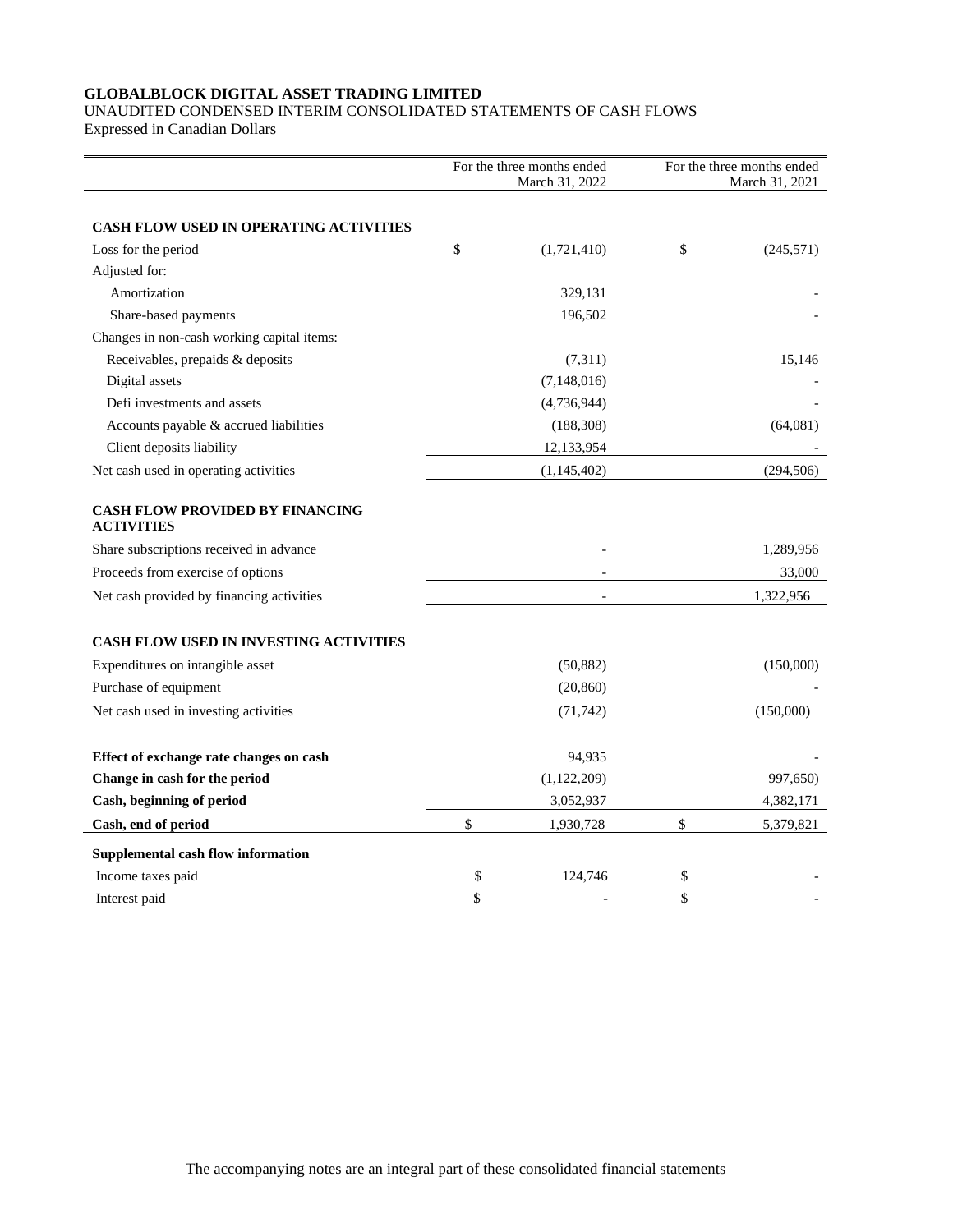#### **1. Nature of operations and going concern**

GlobalBlock Digital Asset Trading Limited (formerly Helix Applications Inc.) (the "Company" or "GBDAT") is a publicly traded company whose common shares trade on the TSX Venture Exchange under the symbol "BLOK". In July 2021, GlobalBlock completed its acquisition of GlobalBlock Limited ("GlobalBlock UK" or "GB UK") (Note 4), a United Kingdom based digital asset brokerage, and in connection with this acquisition the Company changed its name from Helix Applications Inc. The Company's head office and principal address is 65 Curzon Street, London, United Kingdom, W1J 8PE. In May 2022, the Company transitioned its brokerage business to Lithuania but maintains its office in the UK.

These unaudited condensed interim consolidated financial statements have been prepared on a going concern basis, which presumes realization of assets and discharge of liabilities in the normal course of business for the foreseeable future. These consolidated financial statements do not give effect to adjustments or disclosures that would be necessary should the Company be unable to continue as a going concern and therefore be required to realize its assets and liquidate its liabilities and commitments in other than the normal course of business and at amounts different from those presented in these consolidated financial statements.

During the three months ended March 31, 2022, the Company incurred a net loss of \$1,721,410 and had negative cash flows from operations of \$1,145,402. As at March 31, 2022, the Company held unrestricted cash of \$1,930,728 and had working capital of \$3,110,986. These factors indicate a material uncertainty which may cast significant doubt upon the Company's ability to continue as a going concern and, therefore, it may be unable to realize its assets and discharge its liabilities in the normal course of business. The Company's ability to continue as a going concern is dependent upon its ability to achieve profitable operations. The Company may need to obtain additional funding from loans or equity financings or through other arrangements. Although the Company has been successful in the past in obtaining financing, there is no assurance that it will be able to obtain adequate financing in the future or that such financing will be on terms advantageous to the Company.

The outbreak of the coronavirus, also known as COVID-19, has resulted in governments worldwide enacting emergency measures to combat the spread of the virus. These measures, which include travel bans, self-imposed quarantine periods and social distancing, have affected economies and financial markets around the world. The duration and impact of the COVID-19 outbreak is unknown and it is not possible to reliably estimate the length and severity of these developments as well as the impact on the Company's ability to raise capital or financial results and condition of the Company in future periods.

#### **2. Basis of presentation**

#### *(a) Statement of compliance*

These consolidated financial statements have been prepared in accordance with IAS 34 *"Interim Financial Reporting" and* International Financial Reporting Standards ("IFRS") as issued by the International Accounting Standards Board ("IASB") and interpretations issued by the International Financial Reporting Interpretations Committee ("IFRIC") in effect at March 31, 2022 on a basis consistent with accounting policies followed in the most recent annual financial statements. These unaudited condensed interim consolidated financial statements do not contain all the information required for full annual financial statements; however, selected explanatory notes are included to explain events and transactions that are significant to an understanding of the changes in the Company's financial position and performance since the last annual consolidated financial statements as at and for the year ended December 31, 2021.

IFRS does not currently provide specific guidance to address many aspects of the digital asset industry. The Company is required to make judgments as to the application of IFRS and the selection of its accounting policies. The Company has disclosed its presentation, recognition and derecognition, and measurement of digital assets, and the recognition of revenue as well as significant assumptions and judgments, however, if specific guidance is enacted by the IASB in the future, the impact may result in changes to the Company's earnings and financial position as presented.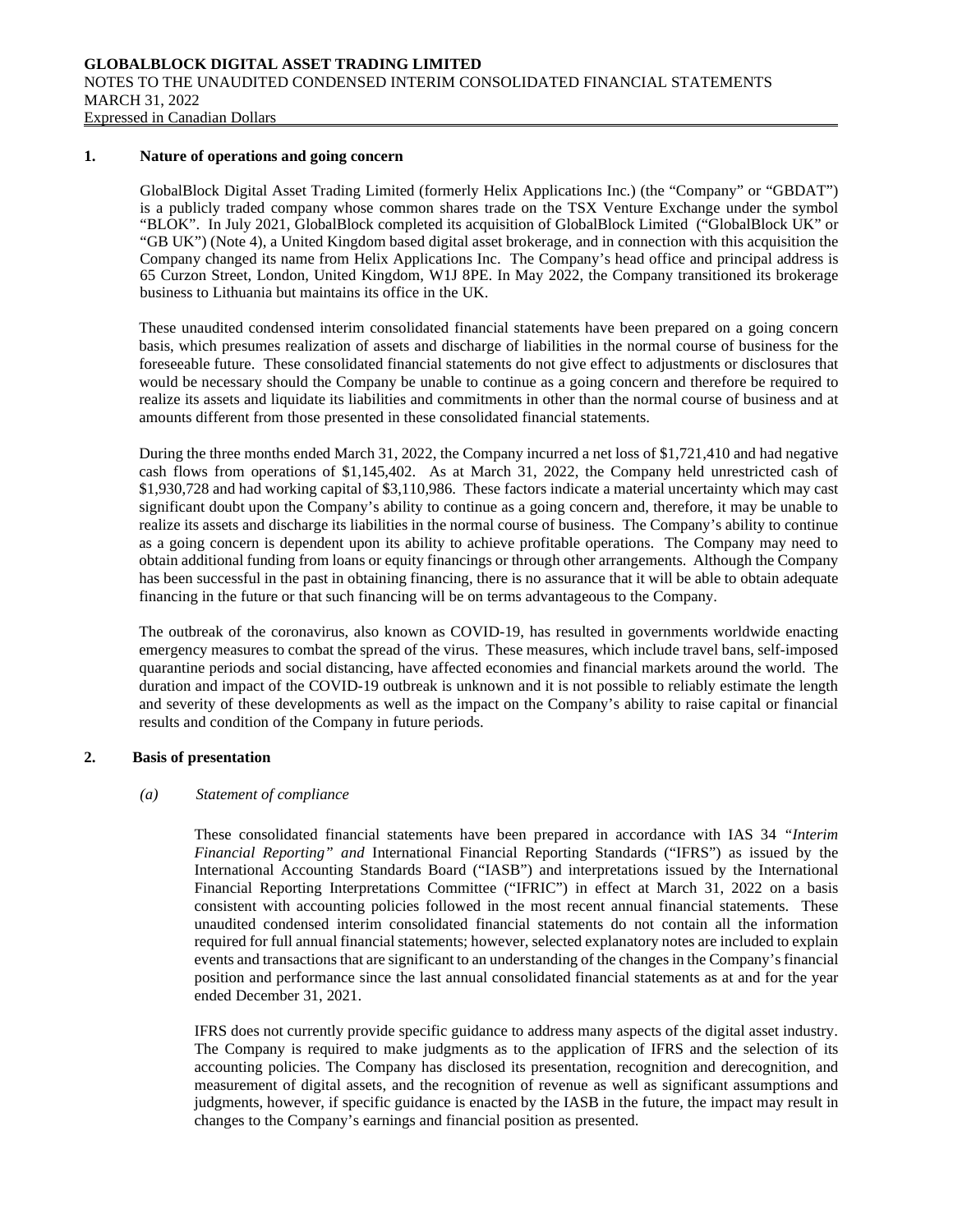These consolidated financial statements were approved by the Board of Directors on 01 June, 2022.

## *(b) Basis of consolidation and presentation*

These consolidated financial statements have been prepared on a historical cost basis, except for digital assets and financial instruments classified as fair value through profit and loss which are stated at their fair value. In addition, these financial statements have been prepared using the accruals basis of accounting, except for cash flow information. All amounts are presented in Canadian Dollars ("CAD") unless otherwise stated.

Certain comparative figures have been reclassified where necessary to conform with current year presentation.

These consolidated financial statements include the accounts of all entities controlled by the Company, which are referred to as subsidiaries and references to the Company includes references to such subsidiaries. The financial statements of the subsidiaries are included in these consolidated financial statements from the date on which control commences until the date on which control ceases. The Company's subsidiaries during the periods presented include:

GlobalBlock Ltd. (United Kingdom) - acquired July 19, 2021) GlobalBlock Europe UAB (Lithuania) (incorporated March 18, 2022)

Intercompany balances and transactions are eliminated upon consolidation and preparation of these consolidated financial statements.

### *(c) Functional and reporting currency*

These consolidated financial statements are presented in Canadian Dollars which is also the functional currency of the parent entity, GBDAT. The functional currency of GlobalBlock UK is the British Pound.

Transactions in foreign currencies are translated to the Company's functional currency at exchange rates at the dates of the transactions. Monetary assets and liabilities denominated in foreign currencies are translated to the Company's functional currency at the period end exchange rate. Non-monetary assets and liabilities denominated in foreign currencies are translated to the functional currency at the exchange rate at the date of the transaction. Foreign currency differences arising on translation are recognized in the statement of loss and comprehensive loss.

# **3. Significant accounting judgments and estimates and new accounting policies**

The preparation of financial statements in accordance with IFRS requires management to make estimates and assumptions that affect the reported amounts of assets and liabilities and disclosure of contingent assets and liabilities at the date of the financial statements, and the reported amounts of revenues and expenses during the reporting period. The determination of estimates requires the exercise of judgment based on various assumptions and other factors, such as historical experience and current and expected economic conditions. Actual results may differ from these estimates.

#### *(a) Critical accounting judgements*

#### Digital assets – accounting

There is limited guidance on the recognition and measurement of digital currencies. The Company has assessed that it acts in a capacity as a commodity broker-trader as defined in IAS 2, *Inventories*, in characterising certain of its holdings as inventory, or more specifically, digital assets. If assets held by commodity broker-traders are principally acquired for the purpose of selling in the near future and generating a profit from fluctuations in price or broker-trader margin, such assets are accounted for as inventory, and changes in fair value less cost to sell are recognized in profit and loss.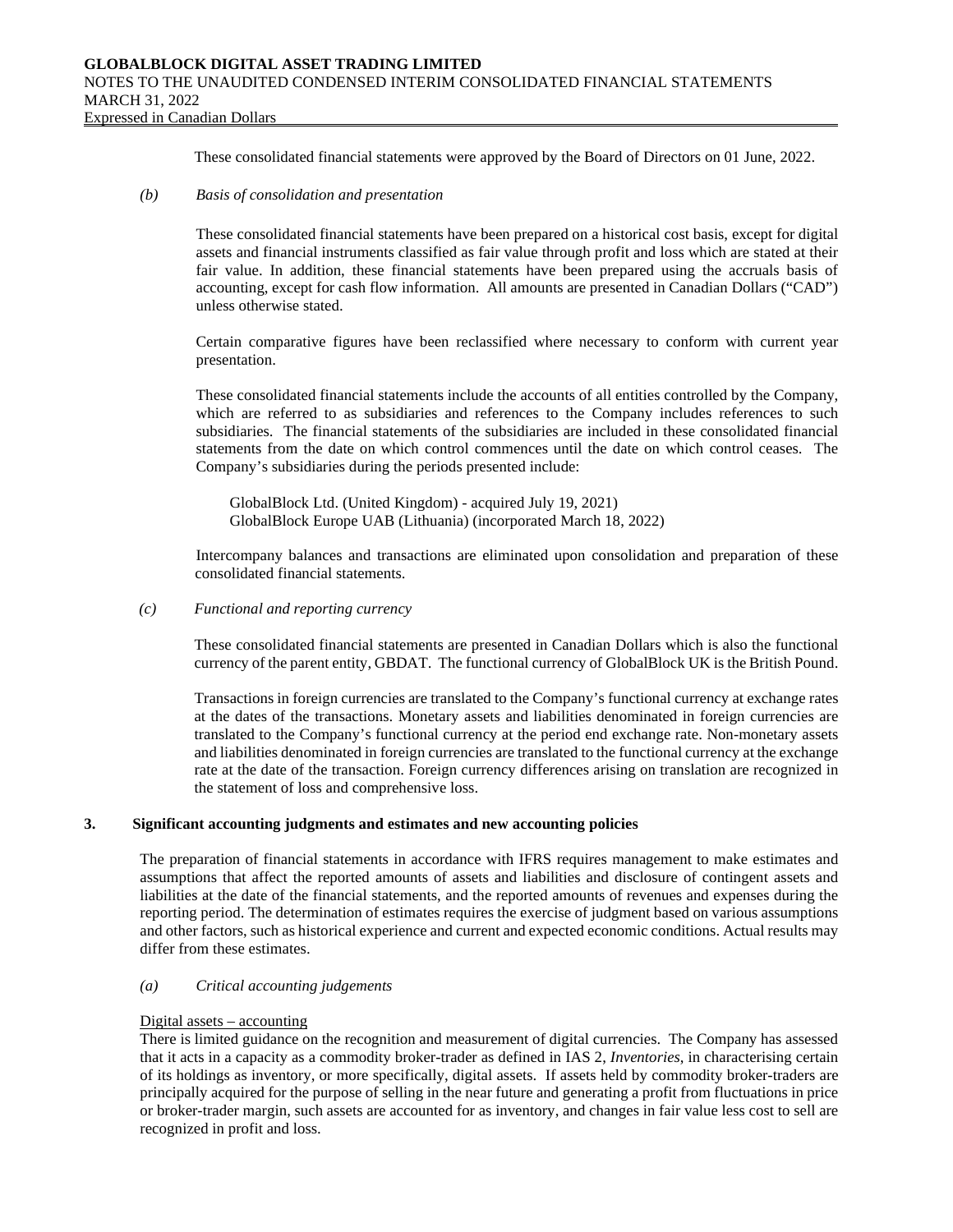### Going concern

The determination of the Company's ability to continue as a going concern requires the Company to make certain judgements about whether the Company will be able to realize its assets and discharge its liabilities in the normal course of business.

### Functional currency

The functional currency of the Company has been assessed by management based on consideration of the currency and economic factors that mainly influence the Company's compensation and operating costs. Specifically, the Company considers the currencies in which expenses are settled by each entity as well as the currency in which each entity receives or raises financing. Changes to these factors may have an impact on the judgement applied in the determination of the Company's functional currency.

#### Deferred income taxes

The Company recognizes the deferred tax benefit related to deferred income tax assets to the extent recovery is probable. Assessing the recoverability of deferred tax assets requires management to make significant judgement of future taxable profit. Management is required to assess whether it is probable that the Company will benefit from its deferred tax assets. In addition, future changes in tax laws could limit the ability of the Company to obtain tax deductions in future periods.

## *(b) Significant accounting estimates*

## Determination of asset and liability fair values and allocation of purchase consideration

Significant acquisitions require judgement and estimates to be made at the date of acquisition in relation to determining the relative fair value of the allocation of the purchase consideration over the fair value of the assets and liabilities acquired. The information necessary to measure the fair values as at the acquisition date of assets acquired requires management to make certain judgement and estimates about the future performance of these assets.

#### Determination of impairment of goodwill

Management is required to assess goodwill for impairment at least annually, including at the end of the current period in which it was acquired. There is a material degree of uncertainty with resect to estimates of the recoverable amount of the cash generating unit to which goodwill relates and management exercises judgement in estimating the amount and timing of future cash flows and appropriate valuation technique applied. Valuations are highly dependent on the inputs used and assumptions made by management regarding the future performance of these assets and any changes in the discount rate applied.

#### Digital asset valuation

Digital assets consist of cryptocurrency denominated assets and are included in current assets. Digital assets are carried at their fair value determined by the spot rate less costs to sell. The digital currency market is still new and highly volatile; historical prices are not necessarily indicative of future value; a significant change in the market prices for digital assets may have a significant impact on the Company's earnings and financial position. Fair value is determined by taking the price of the coins at 2400 hours (per the Greenwich Mean Time zone) per www.coinmarketcap.com.

#### Share-based compensation

Share-based payments and compensatory warrants are determined using the Black-Scholes option pricing model based on estimated fair values of all share-based awards at the date of grant and is expensed to profit and loss over each award's vesting period. The Black-Scholes option pricing model utilizes subjective assumptions such as expected price volatility and expected life of the option. Changes in these input assumptions can significantly affect the fair value estimate.

There are no new or upcoming accounting pronouncements that are expected to have a material impact on the Company.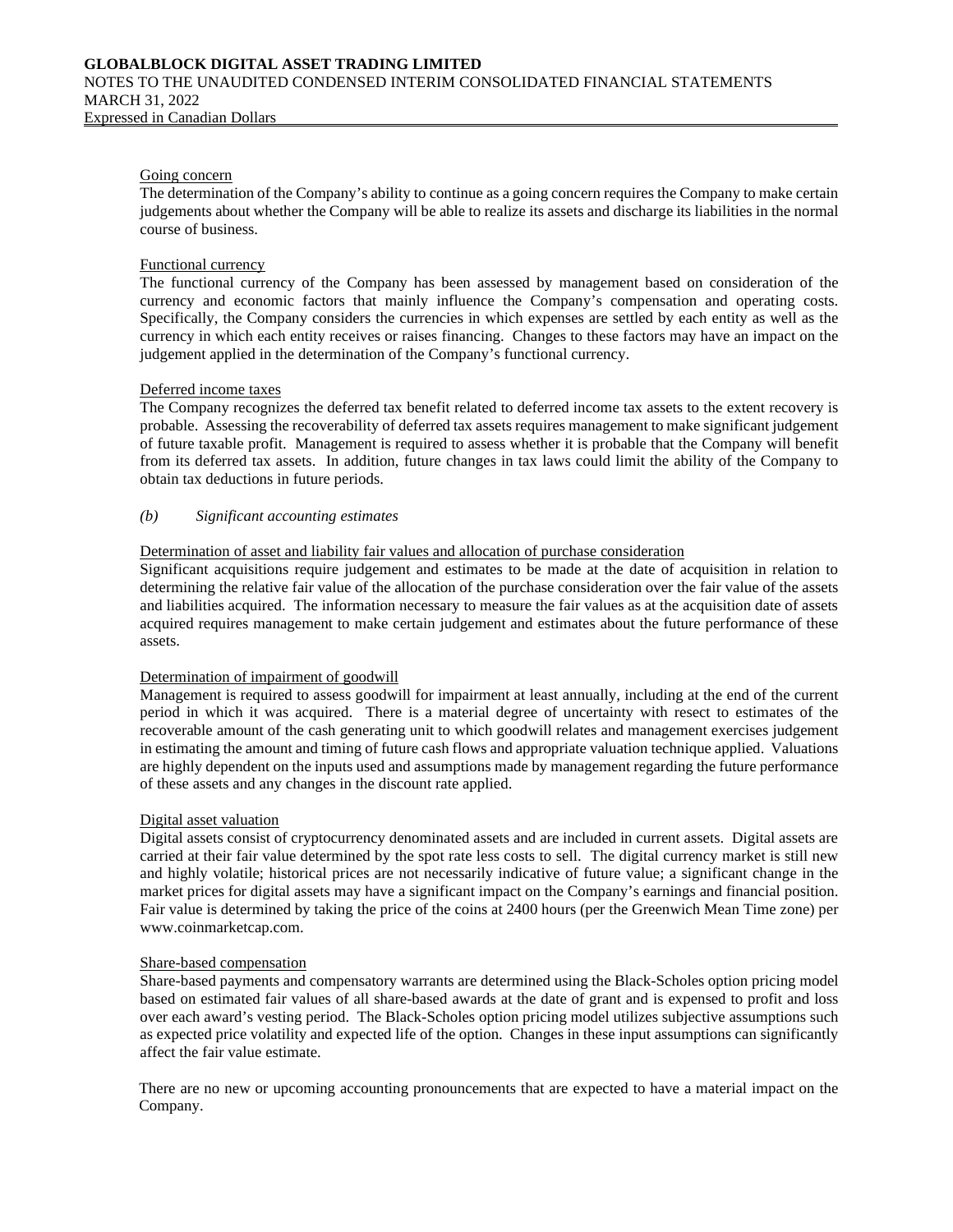#### **4. GlobalBlock UK acquisition and goodwill**

On July 19, 2021, the Company acquired 100% of the issued and outstanding shares of GlobalBlock UK by issuing 48,450,000 common shares (the "Consideration") to the owners of GB UK (the "Acquisition"). These common shares are subject to a two year escrow of which 15% will be released from escrow six months after close and an additional 15% will be released every three months thereafter. In addition, the Company issued 2,550,000 common shares as finders fees (the "Finders Fee").

The value of the Consideration shares was \$0.82 per share, being the fair value on the close date of the Acquisition, for total consideration of \$39,729,000.

The Finders Fee was valued at \$0.82 per share for a total cost of \$2,091,000, which was recorded as transaction costs in profit and loss. Also included in transaction costs is \$197,572 relating to transfer taxes paid in connection with the Acquisition.

Prior to completion of the Acquisition, the Company loaned GB UK £750,000 in April 2021. The loan was unsecured, bore interest at 10% and was to mature in one year.

The Company has determined the Acquisition is a business combination as the assets acquired and liabilities assumed constitute a business. The Acquisition was accounted for using the acquisition method of accounting, whereby the assets acquired and the liabilities assumed were recorded at their estimated fair value at the acquisition date.

| <b>Purchase consideration:</b>                 |                  |
|------------------------------------------------|------------------|
| 48,450,000 shares at \$0.82                    | \$<br>39,729,000 |
| Fair value of assets and liabilities acquired: |                  |
|                                                |                  |
| Cash                                           | 1,182,421        |
| $Cash - held for clients$                      | 1,720,771        |
| Other assets                                   | 59.285           |
| Digital assets                                 | 16,962,520       |
| Intangible assets                              | 3.392.233        |
| Goodwill                                       | 37, 324, 722     |
| Accounts payable and other current liabilities | (335,195)        |
| Client deposits                                | (18, 405, 019)   |
| Deferred tax liability                         | (840, 517)       |
| Loan due to GBDAT                              | (1,332,241)      |
|                                                |                  |
|                                                | \$<br>39,729,000 |

The intangible assets include a value for the Company's customer list and branding and will be amortized over a period of 5 years and 3 years respectively.

The resulting goodwill is attributable to the workforce and highly specialized nature of the acquired business and is not deductible for tax purposes. As at December 31, 2021, management assessed the goodwill for impairment and due to the volatility in the price of cryptocurrencies, including Bitcoin and Ethereum, volatility in client demand, the movement of operations to Lithuania, changes in the Company's expected service offerings and macro economic conditions including the increase in inflation and war, determined goodwill to be impaired.

As of December 31, 2021, the Company performed an impairment test on the goodwill using the value in use method. The key assumptions incorporated greater uncertainty in the future cash flows related volatility in overall cryptocurrency market, timelines and scope for implementation and launch of future service offerings where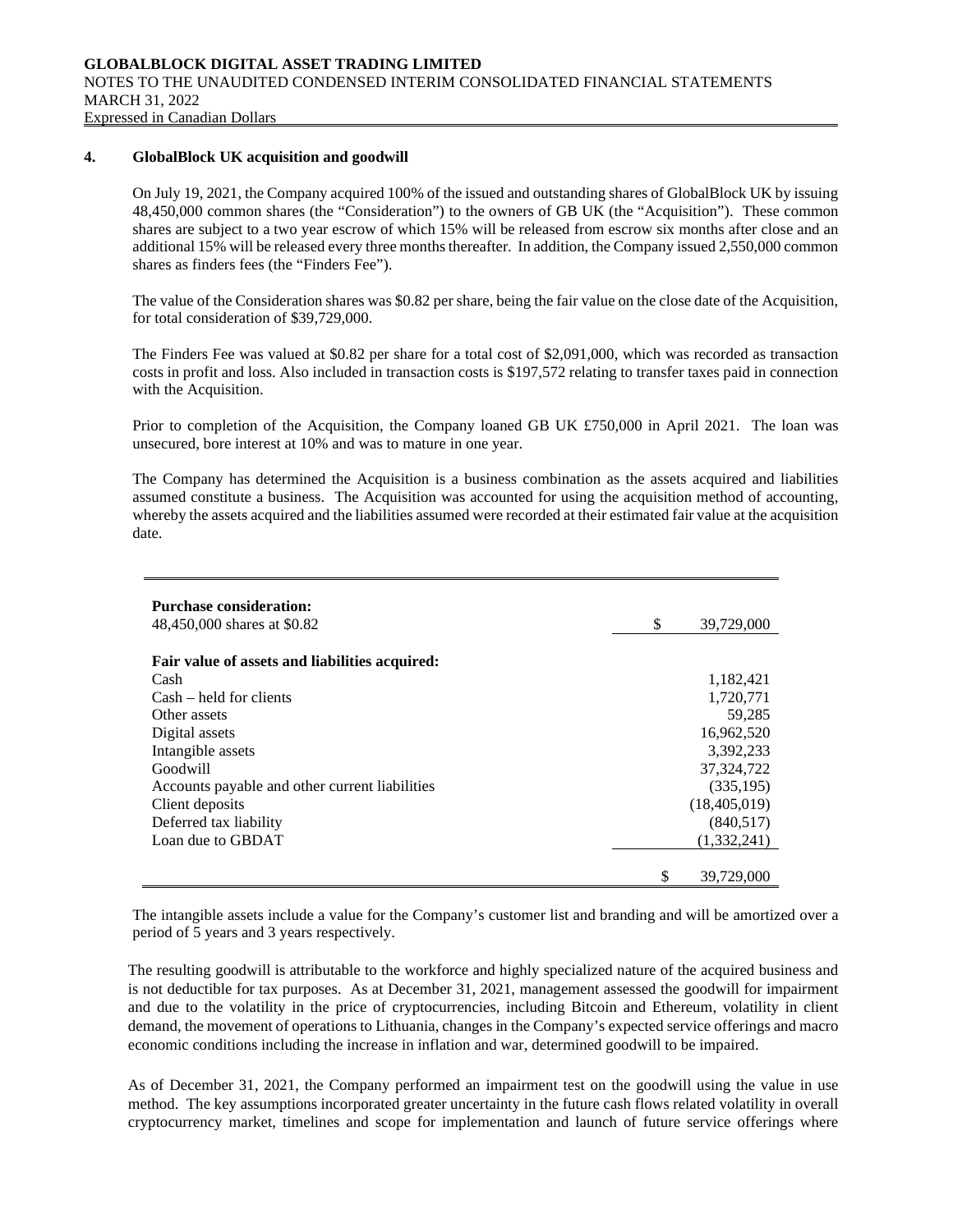revenue will grow at an average rate of 24% annually over the next five years, inflation rates to costs of 5%-8% and a discount rate of 20.7%, resulting in an impairment charge of \$30,995,130.

As of March 31, 2022, the Company has not performed impairment test on the goodwill as it was done recently and there are no changes.

## **5. Assets staked as defi investments**

As at March 2022 the Company held \$1,252,243 in DeFi investments. Cryptocurrency or stable coins are staked in platforms to accrue earnings. The platform/DeFi provider accepts BTC, ETH or USD stable coins. As at reporting date i.e., 01 June 2022, the Company does not have any risk associated with DeFi as all the investments were liquidated and returned to customers. Cryptocurrencies held by under DeFi do not enjoy the same protections as are available in respect of traditional bank deposits and financial products.

DeFi platforms are under no duty to return to you the same cryptocurrencies originally delivered to, or otherwise held by, the DeFi platform, but where necessary we will return equivalent cryptocurrencies of an identical type, and in the same nominal amount, of the relevant cryptocurrencies to you; and the platforms have the Company's consent that the DeFi platform may deposit, transfer, lend, pledge, repledge or otherwise Risk Disclosures

Below are the risk factors associated with DeFi investments:

Volatility: Cryptocurrencies are more volatile relative to most fiat currencies and other assets and this unpredictability of their price may result in significant loss over a short period of time. DeFi platforms are not responsible for the cryptocurrencies market and make no representations or warranties concerning the real or perceived value of any cryptocurrencies, and the quality, suitability, usefulness, accuracy, or completeness of any data provided by the DeFi platform.

Not legal tender: Cryptocurrencies are not money or legal tender, are not backed by any government or central banks and mostly do not have any underlying assets, revenue stream, or another source of value.

Deposit insurance: DeFi platforms are not a bank or depositary institution. They are not covered by insurance against losses or subject to any Deposit Guarantee Scheme, Federal Deposit Insurance Protection, or Securities Investor Protection Corporation protections or the protections of any comparable organisation in other jurisdictions.

Regulatory status: The regulatory status of cryptocurrencies is currently unsettled, varies among jurisdictions and is subject to significant uncertainty. Legislative and regulatory changes or actions relating to cryptocurrencies or blockchain technology at a domestic, international, or supranational level may adversely affect or restrict, as applicable, the use, transfer, exchange and value of cryptocurrencies, as well as the provision of our Services.

Fraud: The nature of cryptocurrencies may lead to an increased risk of fraud or cyberattack and any losses due to fraudulent or accidental transactions will not be recoverable.

# **6. Defi assets inventory**

DeFi assets inventory constitutes assets held in DeFi platform such as Curve.io. where cryptocurrencies or stable coins are deposited in order to earn staking rewards backed by mainstream coins such as BTC or ETH and Stable coins. The main risk of DeFi platforms is devaluation of cryptocurrency or the loss of a USD Peg such as th case with UST. The assets were liquidated and returned to customers as at reporting date. The profit on liquidation of this assets amount to \$17,000.

## **7. Digital assets**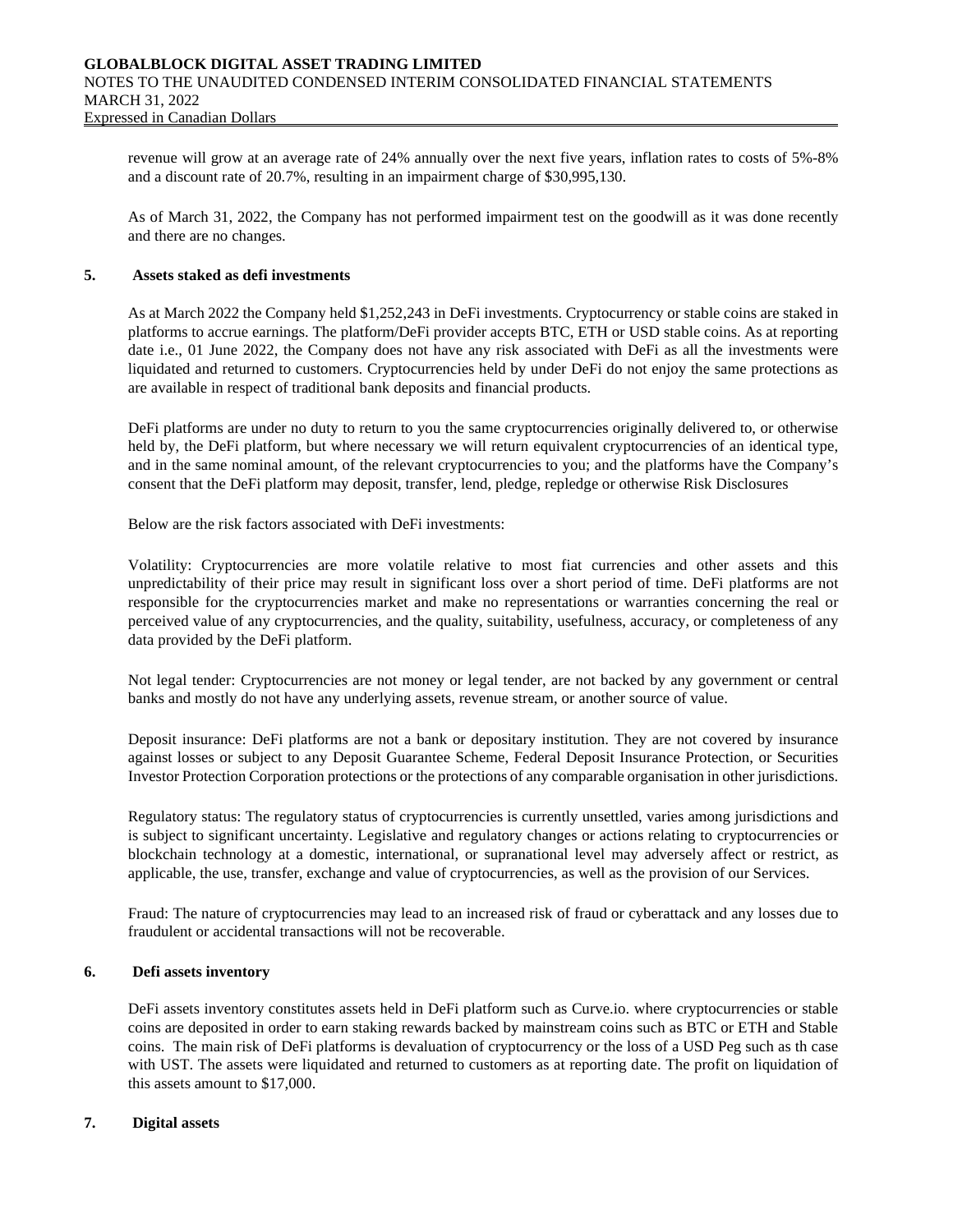|                | <b>March 31, 2022</b> | <b>December 31, 2021</b> |
|----------------|-----------------------|--------------------------|
| Ethereum       | \$<br>15,800,155      | \$<br>4,620,420          |
| <b>Bitcoin</b> | 6,756,168             | 6,994,379                |
| Solana         | 3,165,241             | 3,763,397                |
| Ripple         | 2,745,330             | 2,666,524                |
| Zilliqa        | 1,383,634             | 595,874                  |
| Atom           | 1,286,009             | 750,813                  |
| <b>Ouant</b>   | 1,007,602             | 795,227                  |
| Stellar        | 736,562               | 83,065                   |
| Luna           | 600,615               | 757,464                  |
| Polkadot       | 457,761               | 772,950                  |
| Tether         | 428,737               | 1,490,285                |
| Avalanche      | 228,579               | 563,968                  |
| Other          | 1,427,364             | 2,921,603                |
| <b>Total</b>   | \$<br>36,023,757      | \$<br>26,775,969         |

#### **Fair value of digital assets held as at:**

#### **8. Intangible asset**

|                                   | Mobile        |                      |                 |                 |
|-----------------------------------|---------------|----------------------|-----------------|-----------------|
|                                   | application   | <b>Customer</b> list | <b>Brand</b>    | <b>Total</b>    |
| <b>Balance, December 31, 2021</b> | \$<br>194,455 | \$<br>2,240,058      | \$<br>1,120,347 | \$<br>3,554,860 |
| <b>Additions</b>                  | 50,882        |                      |                 | 50,882          |
| Foreign currency translation      | (10, 889)     | (82.240)             | (43, 120)       | (136,259)       |
|                                   | 234,438       | 2,157,818            | 1,077,227       | 3,469,483       |
| <b>Accumulated amortization</b>   |               |                      |                 |                 |
| <b>Balance, December 31, 2021</b> |               | (372, 017)           | (111,605)       | (483, 622)      |
| <b>Additions</b>                  |               | (184, 108)           | (138,081)       | (322,189)       |
|                                   |               | (556, 125)           | (249, 686)      | (805, 811)      |
| <b>Balance, March 31, 2022</b>    | \$<br>234,438 | \$<br>1,601,693      | 827,541<br>\$   | \$2,663,672     |

In connection with the Acquisition of GB UK (Note 4), the Company recognized an in-development mobile application which the Company values using the historical costs of development and will be amortized when the mobile application is ready for use and can be used in a commercial application. The consolidated statement of loss and comprehensive loss reflects a charge for the year for amortization of \$329,131 whereas the note above shows additions of \$322,189, difference of \$6,942 which relates to hardware depreciation.

### **9. Accounts payable and other current liabilities**

|                                                  | <b>March 31, 2022</b> | <b>December 31, 2021</b> |
|--------------------------------------------------|-----------------------|--------------------------|
| Accounts payable, accrued liabilities $\&$ other | 466.860               | 491.550                  |
| Corporate income tax payable                     |                       | 125,702                  |
| Wages and salaries payable                       | 223,084               | 261,000                  |
| Total                                            | 689.944               | 878.252                  |

### **10. Client deposits liability - Defi**

The company received funds from customers in order for us to invest in DeFi platforms and earn yields or staking rewards. The Company used USDT and invested in DeFi platforms. DeFi platforms are unregulated products and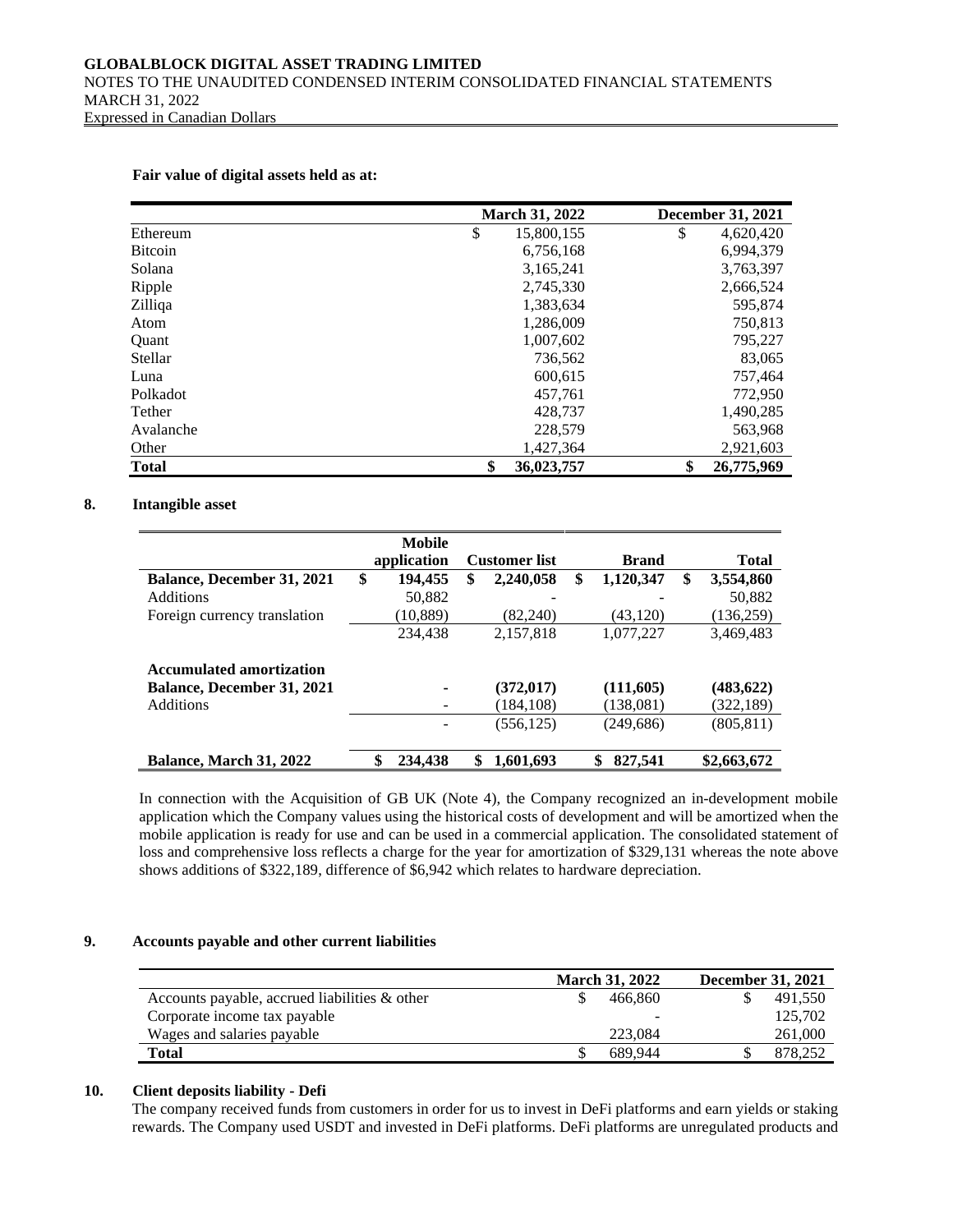risky investments hence earning higher yields than traditional banks. The Company later liquidated DeFi assets and settled the liability with customers as at reporting date (01 June 2022) due to complexity and volatility in markets due to Luna. The profit on liquidation of these assets amount to \$17000.

#### **11. Client deposits liability**

Fair value of client deposits liability as at:

|                  | March 31, 2022   | <b>December 31, 2021</b> |
|------------------|------------------|--------------------------|
| Ethereum         | 15,772,535<br>\$ | \$<br>4,609,784          |
| <b>Bitcoin</b>   | 6,539,087        | 6,808,773                |
| Solana           | 3,157,324        | 3,759,155                |
| Ripple           | 2,743,781        | 2,664,839                |
| British pounds   | 1,770,143        | 4,234,000                |
| <b>US Dollar</b> | 1,420,345        | 912,391                  |
| Zilliga          | 1,383,634        | 595,043                  |
| Atom             | 1,276,123        | 744,820                  |
| Quant            | 1,002,790        | 795,234                  |
| Stellar          | 735,806          | 83,065                   |
| Luna             | 600,089          | 404,879                  |
| Polkadot         | 456,972          | 772,879                  |
| Avalanche        | 228,579          | 560,084                  |
| Other            | 1,538,774        | 3,631,799                |
| Total            | \$38,625,982     | \$30,576,745             |

#### **12. Shareholders' equity**

#### *(a) Share capital*

#### *Authorized*

Unlimited number of common shares with no par value Unlimited number of preferred shares with no par value, non-voting

#### *Option exercises*

In March 2021, the Company issued 200,000 common shares pursuant to the exercise of stock options at a price of \$0.165 for proceeds of \$33,000; a reallocation of reserves of \$29,535 to share capital was recorded in connection with the exercise of these options.

In July 2021, the Company issued 300,000 common shares pursuant to the exercise of stock options at a price of \$0.085 for proceeds of \$25,500; a reallocation of reserves of \$26,209 to share capital was recorded in connection with the exercise of these options.

#### *Private placement*

In April 2021, the Company completed a private placement of 2,000,000 common shares at a price of \$1.50 for gross proceeds of \$3,000,000. In connection with this financing, the Company paid a 7% cash finders fee and other share issuance costs totalling \$238,310 and issued a finder's option to acquire up to 140,000 common shares of the Company with an exercise price of \$1.50 and a term of 24 months. The fair value of these agent's options, being \$85,215, was determined using Black-Scholes option pricing model with the following assumptions: volatility of 75%, term of 2 years, expected interest rate of 0.28% and expected dividend yield of 0%.

#### *GlobalBlock UK Acquisition*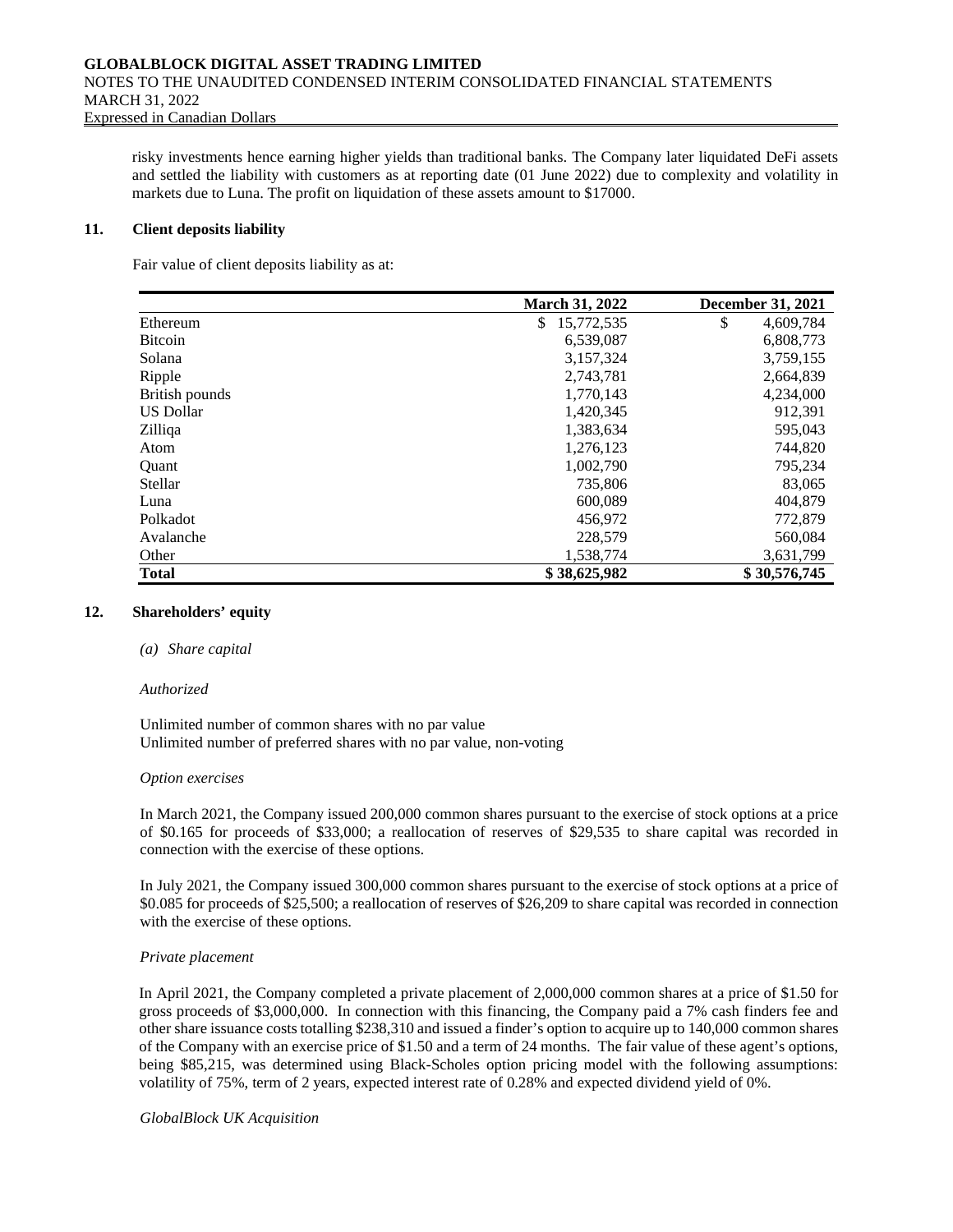In July 2021, the Company issued 48,450,000 shares to the owners of GlobalBlock UK in exchange for 100% of their shares (Note 4). These shares were valued at \$39,729,000, being \$0.82 per share. In connection with this Acquisition, the Company issued 2,550,000 shares as a Finders' Fee (Note 4) valued at \$2,091,000.

#### *Stock options*

Under the Rolling Stock Option Plan, the Company is able to grant options, the aggregate number of which shall not exceed 10% of the issued share capital of the Company at the time of granting any options (on a non-diluted basis). The options are exercisable for a period of up to five years from the date of grant, as determined by the Board of Directors, and the exercise price cannot be less than the price permitted by any stock exchange on which shares are then listed. The Board of Directors determines the time at which any options may vest.

A summary of the Company's stock option activity is as follows:

|                                  | Number of<br><b>Options</b> | <b>Weighted average</b><br><b>Exercise Price</b> |
|----------------------------------|-----------------------------|--------------------------------------------------|
| Balance, as at December 31, 2021 | 4,280,525                   | 0.81                                             |
| Granted                          | 250,000                     | 0.34                                             |
| Expired                          | (250,000)                   | $0.7^{\circ}$                                    |
| Balance, as at March 31, 2022    | 4,280,525                   | 0.79                                             |

As at March 31, 2022 stock options outstanding are as follows:

| <b>Expiry Date</b> | Number of options<br>Outstanding | Number of options<br><b>Exercisable</b> | <b>Exercise Price</b> |
|--------------------|----------------------------------|-----------------------------------------|-----------------------|
|                    |                                  |                                         |                       |
| June 5, 2023       | 650,525                          | 650,525                                 | \$0.95                |
| June 13, 2024      | 300,000                          | 300,000                                 | \$0.23                |
| July 22, 2026      | 1,330,000                        | 640,000                                 | \$0.82                |
| August 9, 2026     | 1,000,000                        | $\overline{\phantom{a}}$                | \$0.95                |
| October 4, 2026    | 500,000                          | $\overline{\phantom{a}}$                | \$0.75                |
| December 2, 2026   | 250,000                          | ۰                                       | \$0.71                |
| March 14, 2027     | 250,000                          | $\overline{\phantom{a}}$                | \$0.34                |
| <b>Total</b>       | 4,280,525                        | 1,590,525                               |                       |

#### *Share-based payments*

In July 2021, the Company granted 1,330,000 stock options to directors, officers, employees and key consultants of the Company. The options are exercisable at \$0.82 and expire July 22, 2026. The fair value of \$570,950 (\$0.43 per option) was estimated using the Black-Scholes option pricing model with the following assumptions: expected dividend yield of 0%; expected volatility of 75%, a risk-free rate of 0.71% and a weighted average expected life of 3.5 years. The Company recognized \$75,908 of share-based payments expense in connection with the vesting of these options for the period ended March 31, 2022.

In August 2021, the Company granted 1,000,000 stock options to employees of the Company. The options are exercisable at \$0.95 and expire August 9, 2026. The fair value of \$572,067 (\$0.57 per option) was estimated using the Black-Scholes option pricing model with the following assumptions: expected dividend yield of 0%; expected volatility of 75%; a risk-free rate of 0.71% and an expected life of 4.3 years. The Company recognized \$85,141 of share-based payments expense in connection with the vesting of these options for the period ended March 31, 2022.

In October 2021, the Company granted 500,000 stock options to an employee of the Company. The options are exercisable at \$0.75 and expire October 4, 2026. The fair value of \$207,213 (\$0.41 per option) was estimated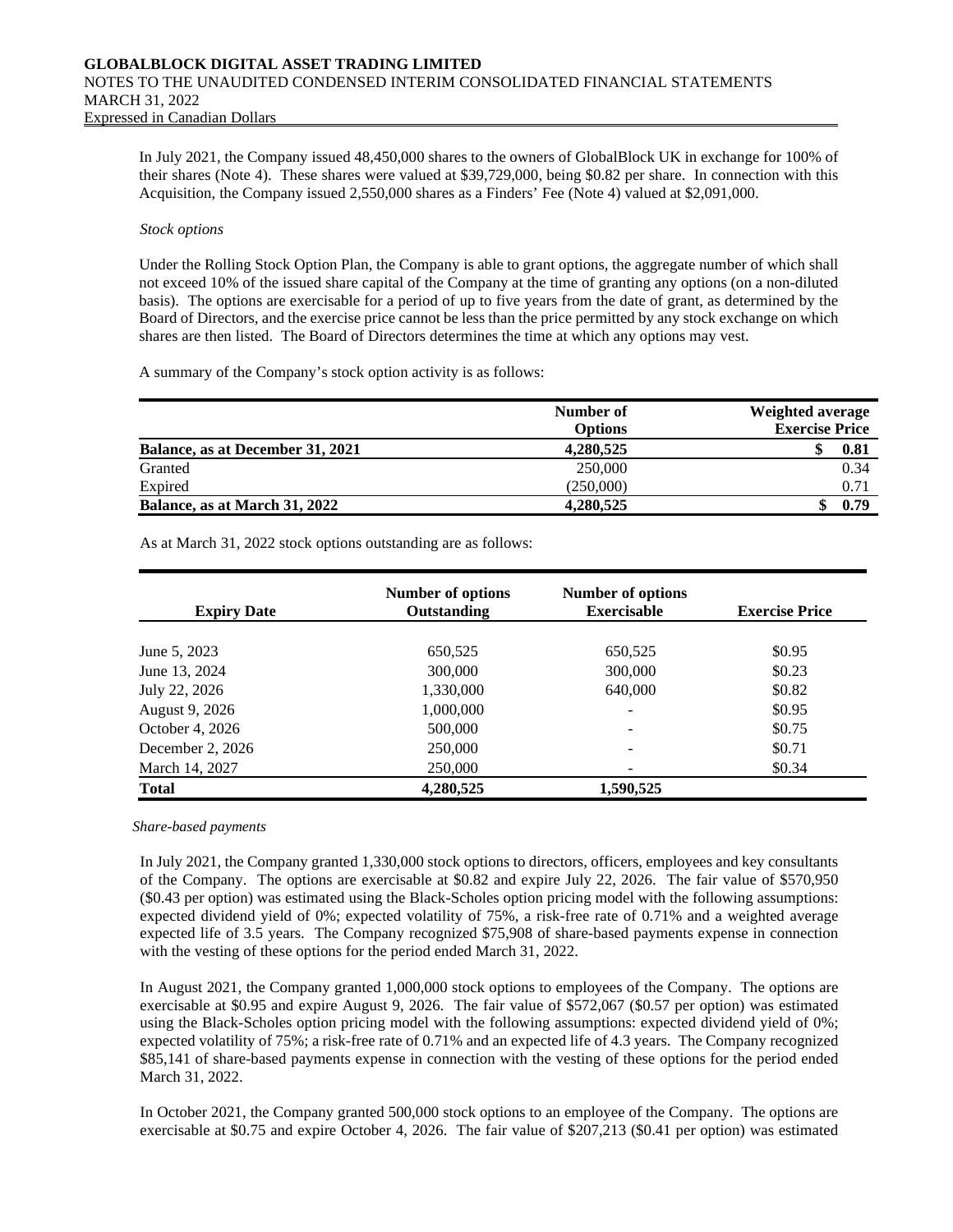using the Black-Scholes option pricing model with the following assumptions: expected dividend yield of 0%; expected volatility of 75%; a risk-free rate of 0.96% and an expected life of 4.0 years. The Company recognized \$25,568 of share-based payments expense in connection with the vesting of these options for the period ended March 31, 2022.

In December 2021, the Company granted 250,000 stock options to employees of the Company. The options are exercisable at \$0.71 and expire December 2, 2026. The fair value of \$97,424 (\$0.39 per option) was estimated using the Black-Scholes option pricing model with the following assumptions: expected dividend yield of 0%; expected volatility of 75%; a risk-free rate of 1.27% and an expected life of 4.0 years. The Company recognized \$8,597 of share-based payments expense in connection with the vesting of these options for the period ended March 31, 2022.

In March 2022, the Company granted 250,000 stock options to an employee of the Company. The options are exercisable at \$0.34 and expire March 14, 2027. The fair value of \$47,117 (\$0.19 per option) was estimated using the Black-Scholes option pricing model with the following assumptions: expected dividend yield of 0%; expected volatility of 75%; a risk-free rate of 1.27% and an expected life of 4.0 years. The Company recognized \$1,288 of share-based payments expense in connection with the vesting of these options for the period ended March 31, 2022.

#### *Agent's options*

In connection with the Company's private placement in April 2021, the Company issued 140,000 agent's options with an exercise price of \$1.50 and expiring April 1, 2023.

A summary of the Company's agent's options activity is as follows:

|                                                    |               | Weighted |
|----------------------------------------------------|---------------|----------|
|                                                    |               | average  |
|                                                    | <b>Number</b> | exercise |
|                                                    | of Options    | Price    |
| Balance as at December 31, 2020                    |               | ۰        |
| Agent's options issued                             | 140,000       | 1.50     |
| Balance as at December 31, 2021 and March 31, 2022 | 140,000       | 1.50     |

#### **13. Related party transactions and balances**

The amounts in the table below are amounts recognized as expense related to directors and senior officers identified as key management personnel by the Company, which includes the directors, CEO, CFO, COO and T. Bullman, K. Thompson and P. Bullman. The following table is for the three months ended March 31, 2022 and 2021:

|                                                | 2022         | 2021   |
|------------------------------------------------|--------------|--------|
| Paid to the Company's CEO                      | \$<br>35,661 | 36,635 |
| Paid to the Company's COO                      | 30,567       |        |
| Paid to a company controlled by the CFO        | 78,750       | 7,500  |
| Paid to key management of GB UK                | 91,700       |        |
| Paid to non-executive directors                | 14,750       | 17,750 |
| Paid to a law firm which has a former director |              |        |
| as a partner                                   |              | 59,039 |
| Rent paid to a company controlled by officers  |              |        |
| of the Company                                 | 67,247       |        |
| Share-based compensation                       | 54,805       |        |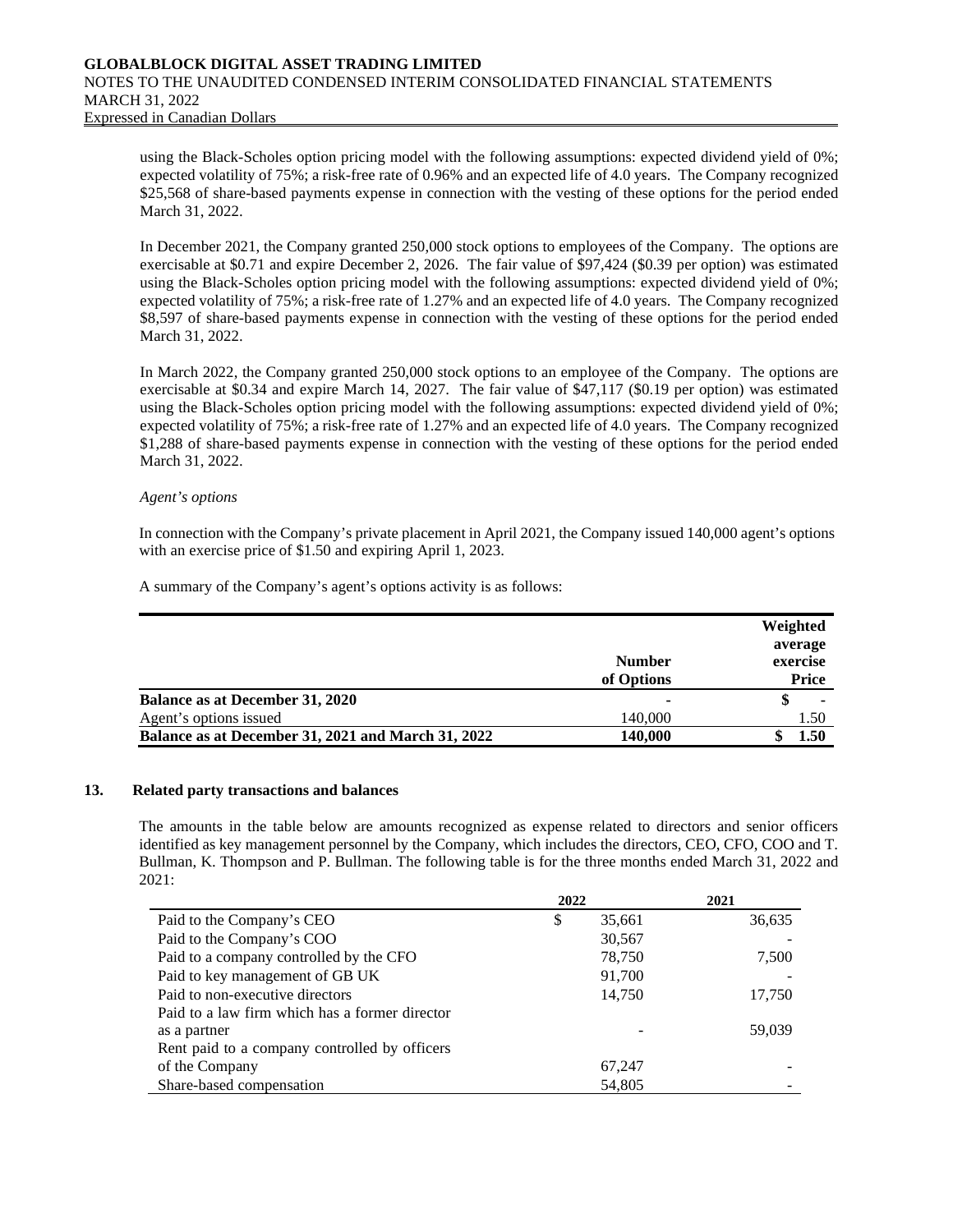As at March 31, 2022, \$92,288 (December 31, 2021 - \$130,770) was due to related parties and included in accounts payable and accrued liabilities.

### **14. Capital management**

The Company's objectives when managing capital are to:

- (i) maintain a flexible capital structure which optimizes the cost of capital at acceptable risk;
- (ii) support any expansion plans.

In the management of capital, the Company includes shareholders' equity.

The Company manages its capital structure and makes adjustments when the economic and risk conditions of the underlying assets require change. In order to maintain or adjust the capital structure, the Company may issue new shares, issue new debt, and/or issue new debt to refinance existing debt.

In order to facilitate the management of its capital requirements, the Company prepares annual expenditure budgets that are updated as necessary depending on various factors, including successful capital deployment and general industry conditions.

The Company is not exposed to any externally imposed capital requirements and there were no changes to management's approach to capital management during the period ended March 31, 2022.

# **15. Financial instruments and digital asset risk**

As at March 31, 2022, the Company's financial instruments consist of cash, deposits, assets staked as Defi investments, accounts payable and accrued liabilities and client deposits liability. At March 31, 2022, the carrying values of these instruments approximate their fair values given their short term nature.

The fair values of financial assets and financial liabilities are characterized using a hierarchy as follows:

Level 1 – quoted prices in active markets for identical assets or liabilities;

Level 2 – inputs other than quoted prices included in Level 1 that are observable for the asset or liability, either directly (i.e. - as prices) or indirectly (i.e.: derived from prices); and

Level 3 – inputs for the asset or liability that are not based on observable market data.

(i) Credit risk

Credit risk is the risk of loss associated with a counterparty's inability to fulfil its payments obligations. The Company's maximum exposure to credit risk at the reporting date is the carrying value of cash and cash on deposit with exchanges and third parties. The Company has no interest bearing debt. The Company manages its credit risk by using reputable financial institutions. Management believes that the credit risk concentration with respect to cash held at banks is remote since all cash is held with financial institutions of reputable credit.

The Company limits its credit risk of digital assets by placing these assets with counterparties on which the Company has performed internal due diligence procedures. The Company's ongoing due diligence procedures including procedures around on-boarding new counterparties which includes review of counterparty AML and KYC policies, review of market information specifically regarding various counterparties' security and solvency risk, and monitoring balance limits for each counterparty, as well as security processes around custodial private keys. The Company believe that these processes limit its exposure to credit risk with respect to its digital assets.

(ii) Interest rate risk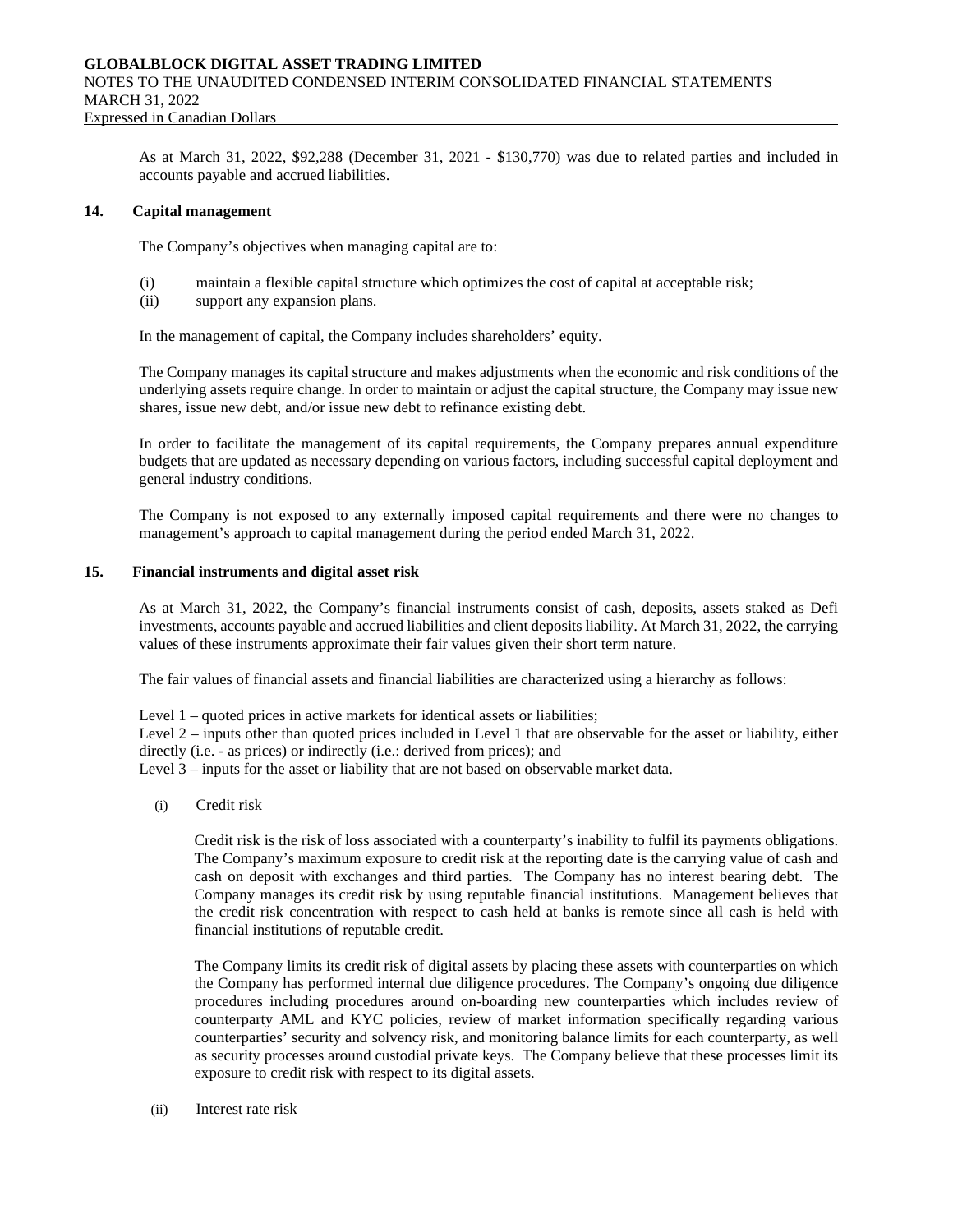Interest rate risk is the risk that the fair value or future cash flows of a financial instrument will fluctuate because of changes in market interest rates

#### (iii) Currency risk

Currency risk relates to the risk that the fair values or future cash flows of the Company's financial instruments will fluctuate because of changes in foreign exchange rates. Exchange rate fluctuations affect the portion of brokering fee revenues charged in fiat, and the costs that the Company incurs in its operations.

The majority of the Company's expenditures are incurred in the British pound, the functional currency of GlobalBlock UK. GlobalBlock UK most significant denomination of revenue is the British pound, however, it also collects revenue in US dollars, Euro and numerous digital assets. For the Canadian parent, GBDAT, the majority of expenses are incurred in Canadian dollars, which is also the currency in which the Company has historically raised capital and is the functional currency of the entity. While transactions in foreign currencies, and the fluctuation of foreign currencies to each entity's respective functional currency will impact the profitability of the Company, the Company seeks to minimize exposure to currency risk by ensuring revenues and expenses are in the same currency as much as possible.

As of March 31, 2022, the Company's is exposed to USD foreign exchange risk through the financial assets and liabilities denominated in USD with regards to the Company's subsidiary, GB UK. The net monetary position in USD by GB UK as at March 31, 2022 is £1,203,112 and a 10% change in the foreign exchange rate would cause a \$259,467 change in Company's net income before taxes.

(iv) Liquidity risk

Liquidity risk is the risk that the Company will not be able to meet its obligations as they become due. The Company manages liquidity risk by maintaining cash balances to ensure that it is able to meet its short and long term obligations as and when they fall due. The Company manages cash projections centrally and regularly updates projections for changes in business forecasts and fluctuations caused by changes in digital asset prices and foreign exchange rates. All of the Company's liabilities are short term in nature and mature within 30 days of March 31, 2022.

(v) Digital asset risk

Digital asset prices are affected by various forces including global supply and demand, interest rates, exchange rates, inflation or deflation and global political and economic conditions, as well as general public sentiment. The Company maintains an investment in digital assets as a result of earning revenues denominated in cryptocurrencies which may be subject to significant changes in value and therefore exposed to market risk with the fluctuation in market prices, and in addition, the profitability of the Company is directly related to current and future demand for digital assets. The Company monitors this risk on a daily, weekly and monthly basis to make informed decisions on the degree of exposure the Company has to the volatility of the digital asset market.

#### (vi) Counterparty risk

The Company holds customers' digital assets through self custody solutions, Company accounts with crypto asset exchanges and counterparties, and custodians. The Company's custody strategy is designed to support liquidity and efficient trading by ensuring digital assets are readily available to deploy in client requested trades, while ensuring the digital assets are also safeguarded against theft, hacks or security breaches. The Company continuously monitors its cash and digital asset balances maintained with its various counterparties, as well as monitors the counterparties themselves, evaluating their systems, controls, public disclosures, insurance, reputation and liquidity processes. Based on the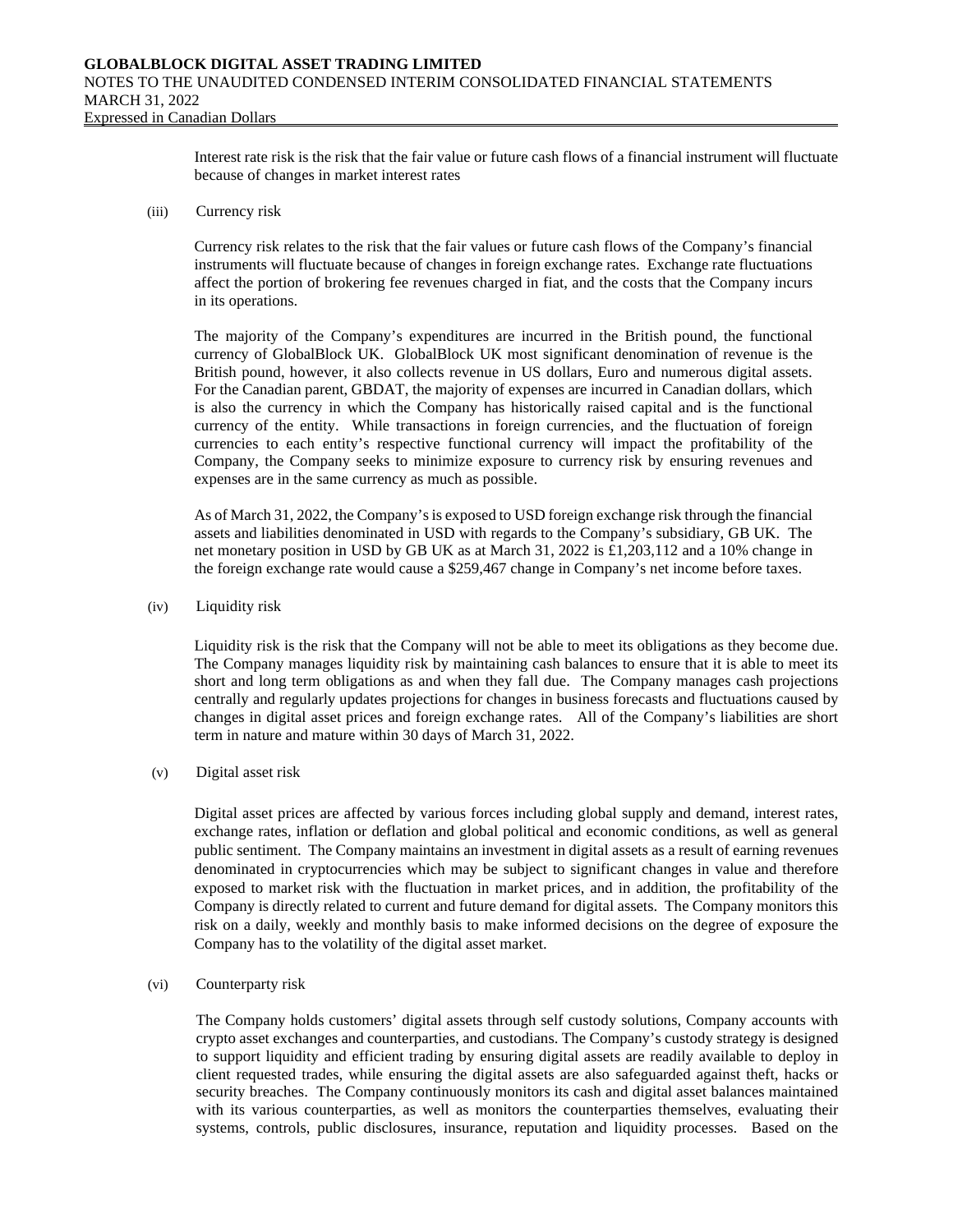Company's ongoing diligence of the counterparties, and the available digital assets that can be held, the Company prioritizes holding digital assets at counterparties with external evaluation of their controls (such as SOC reports), self custody cold storage solutions and counterparties which may offer insurance coverage in certain circumstances.

Digital assets are controllable by the possessor of both the unique public key and private key relating to the local or online digital wallet in which the digital assets are held. The networks require a public key relating to a digital wallet to be published when used in a spending transaction and, if private keys are lost or destroyed, this could prevent trading of the corresponding digital asset. Security breaches, computer malware, and computer hacking attacks have been a prevalent concern in the digital asset exchange markets. The Company has committed to securely store all digital assets it holds on behalf of its users and as such the Company may be liable to its users for losses arising rom the theft or loss of user private keys. The Company has no reason to believe it will incur any expense associated with such potential liability because i) it has no known or historical experience of claims to use as a basis of measurement ii) it accounts for and continually verifies the amount of digital assets within its control and iii) it has established security around custodial private keys to minimize the risk of theft or loss.

#### (vii) Permits and licenses

Certain operations of the Company and its operating subsidiaries, GlobalBlock UK and GlobalBlock Europe UAB, require licenses and permits from various governmental authorities.

Regulatory hurdles in Q1 have presented greater longer-term opportunity. The Company withdrew from the FCA's Temporary Registration Regime on March 24th, after significant consultation with legal and compliance experts. Working alongside the FCA, the Company agreed to immediately halt the onboarding of new clients and to wind-down its UK crypto trading function by 25th May.

As a result, GlobalBlock Europe UAB was incorporated on the 18th of March in Lithuania. The Company now has its trading function based offshore (i.e., not in the UK) and an MLRO based in Lithuania and is registered as a Virtual Asset Service Provider with the FCIS in Lithuania.

Due to this change the Company can still service and on-board UK clientele and will monitor and adapt to the developing regulatory regime in Europe.

GlobalBlock Europe UAB was incorporated for the purpose of transitioning the digital asset broker business to Lithuania and becoming a European based Virtual Asset Service Provider (being a virtual currency depository wallet operator and virtual currency exchange operator). While this transition occurred on May 25, 2022, GlobalBlock Europe UAB is not a licensed financial services provider and is not supervised by the Bank of Lithuania. GlobalBlock Europe UAB is supervised by the Financial Crime Investigation Service under the Ministry of Interior of the Republic of Lithuania within the scope of the Law on Prevention of Money Laundering and Terrorist Financing of the Republic of Lithuania and other legislation stemming thereof.

Failure or delays in obtaining necessary approvals for licenses and permits, could have a materially adverse effect on the Company's financial condition and result of operations. Should the Company seek to expand its business, it will need to comply with the laws and regulations of each jurisdiction in which it carries on such business. There is no assurance that the Company (through its operating subsidiaries) will be able to comply with the laws and regulations of each jurisdiction in which it seeks to expand.

#### **16. Subsequent events**

In March 2022, the Company announced the incorporation of GlobalBlock Europe UAB in the European Union jurisdiction of Lithuania, and the Company's transition to become a European based Virtual Asset Service Provider ("VASP"). Concurrently, the Company announced it was withdrawing from the Financial Conduct